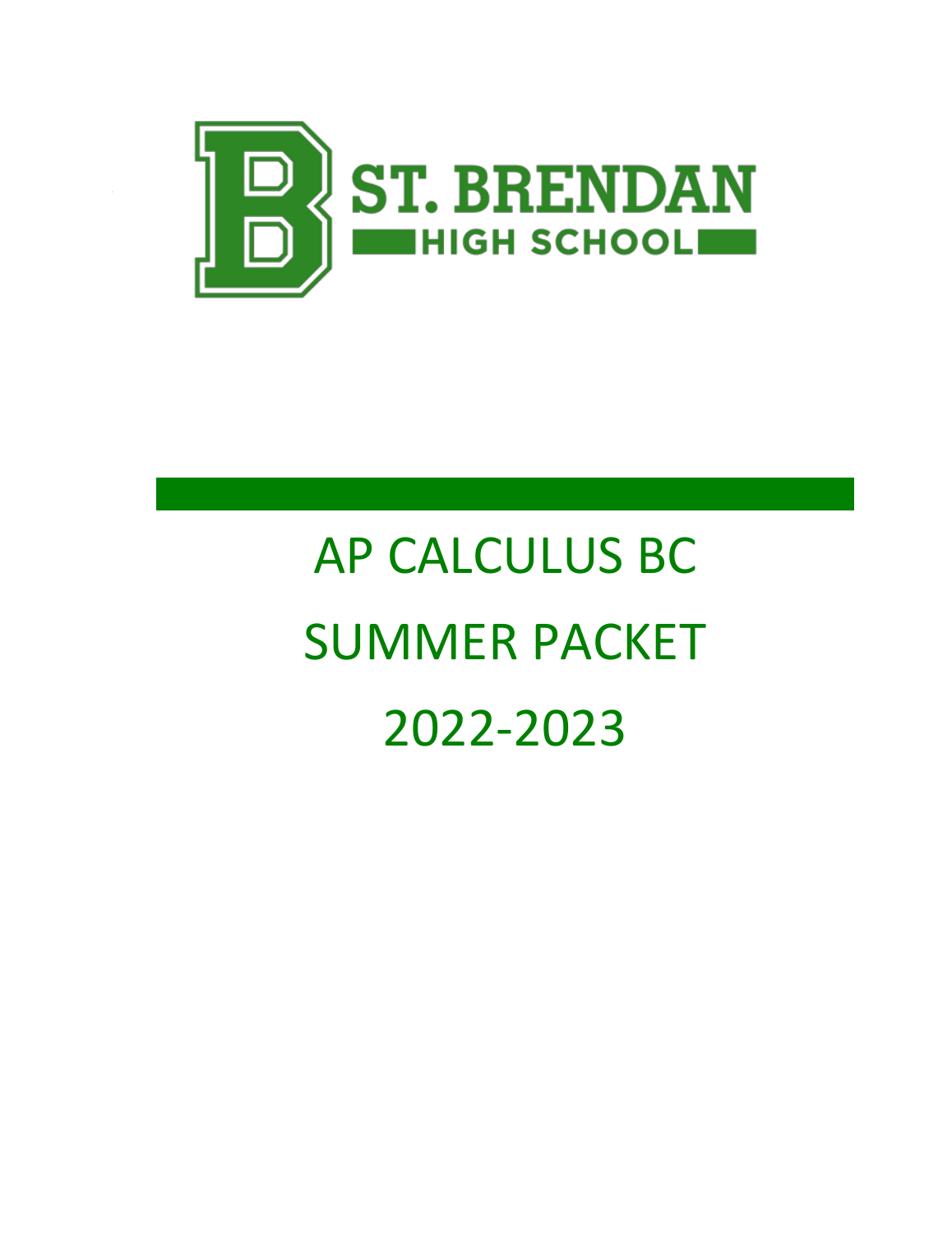This summer math packet is a review of some of the concepts you learned in Pre-calculus that are needed when you begin your Calculus class in August. It will assure that all students will be on the same page as to what they are expected to know.

#### **Instructions for completing the packet:**

- $\checkmark$  Please print the packet or use loose leaf paper to complete the packet by hand showing all work when necessary. Work must be neat and legible.
- ✓ Please use your Pre-Calculus notes of the websites provided to help you if you need reminders on how to complete some practice problems.
- $\checkmark$  Take notes as you complete your work. You will be given a quiz on this material the first week of school.
- ✓ Work on the packet with your friends. Help each other. Every student is responsible for knowing the material in this packet.
- ✓ Bring your packet the first day of school. It will be collected for a grade. Only packets done with paper and pencil will be accepted.

Helpful Websites:

<http://www.mathtv.com/>

<http://www.purplemath.com/modules/index.htm>

[http://www.khanacademy.org](http://www.khanacademy.org/)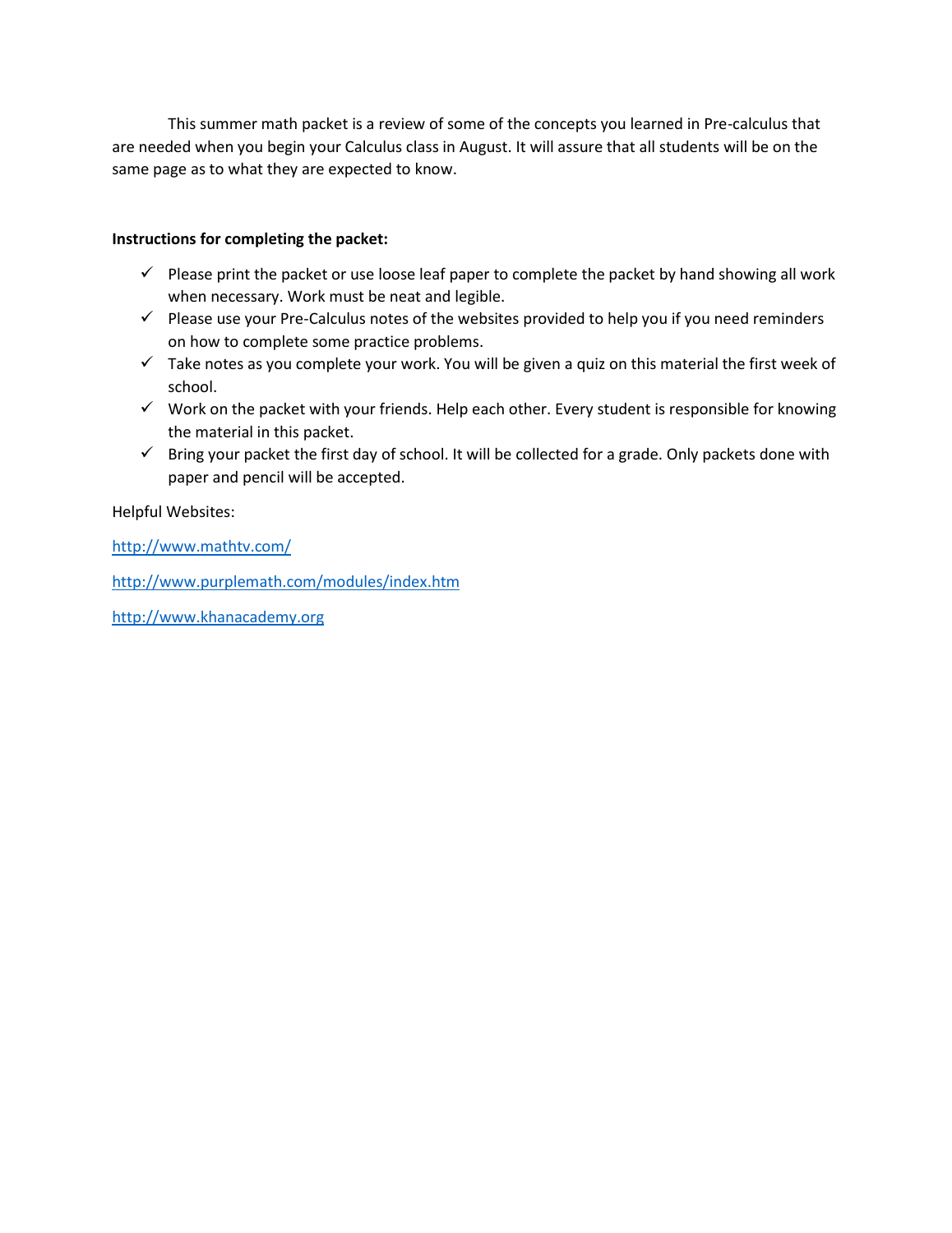**Name\_\_\_\_\_\_\_\_\_\_\_\_\_\_\_\_\_\_\_\_\_\_\_\_\_\_**

**AP Calculus BC Summer Review Packet (Limits & Derivatives)**

#### **Limits**

**1. Answer the following questions using the graph of ƒ(x) given below.**



(g) List all x-values for which  $f(x)$  has a removable discontinuity. Explain what section(s) of the definition of continuity is (are) violated at these points.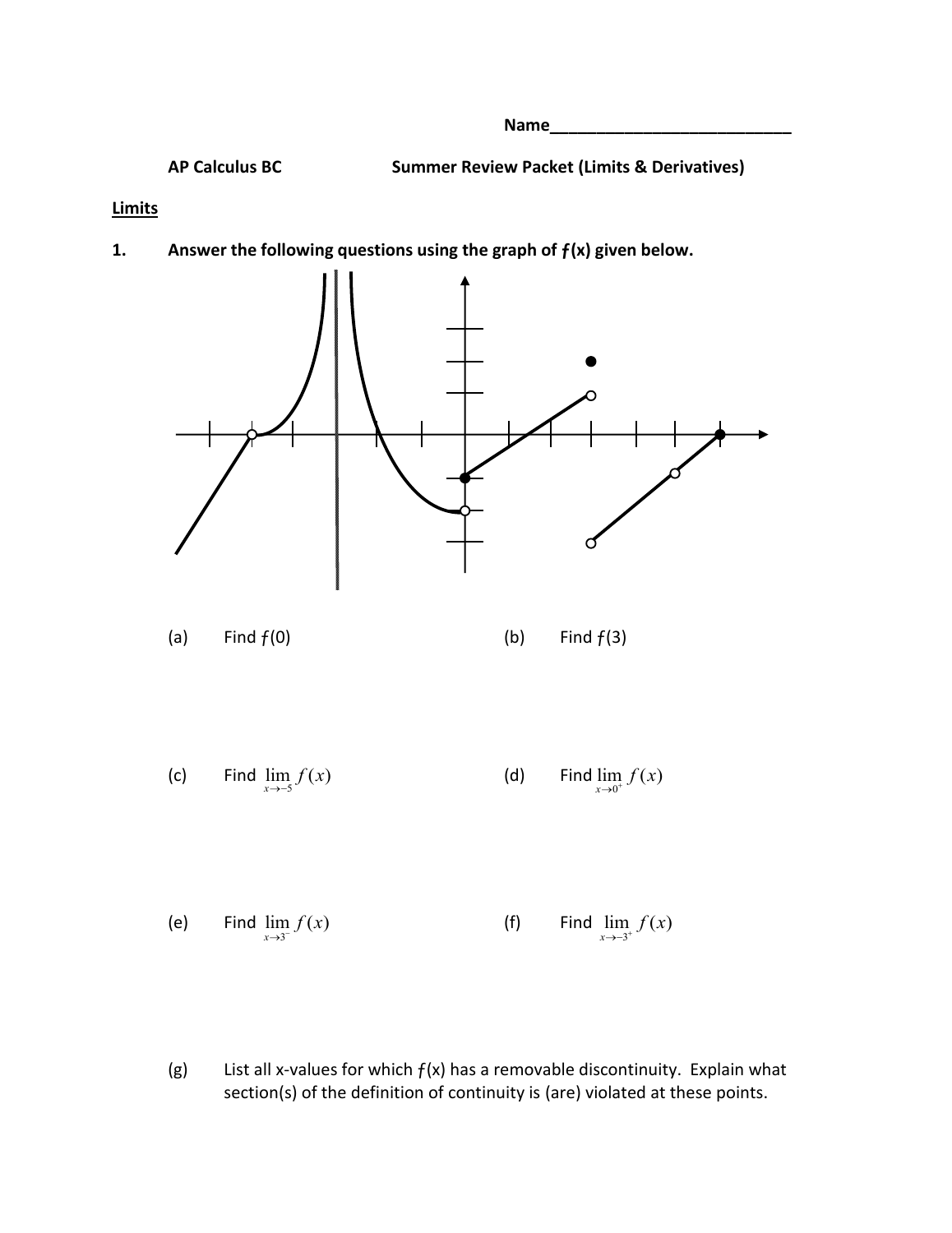(h) List all x-values for which  $f(x)$  has a nonremovable discontinuity. Explain what section(s) of the definition of continuity is (are) violated at these points.

**In problems 2-10, find the limit (if it exists) using analytic methods (i.e. without using a calculator).**

| 2. | $3x^2 + 21x + 30$<br>1100<br>$x^3+8$<br>$x \rightarrow -2$ | $1 - \cos^2 x$<br>۱. ۱۰ ۰   |  |
|----|------------------------------------------------------------|-----------------------------|--|
|    |                                                            | $x \rightarrow \pi/6$<br>4x |  |

4. 
$$
\lim_{x \to 4} \frac{\sqrt{x-3} - 1}{x-4}
$$
 5. 
$$
\lim_{x \to 0} \frac{[1/(x+1)] - 1}{x}
$$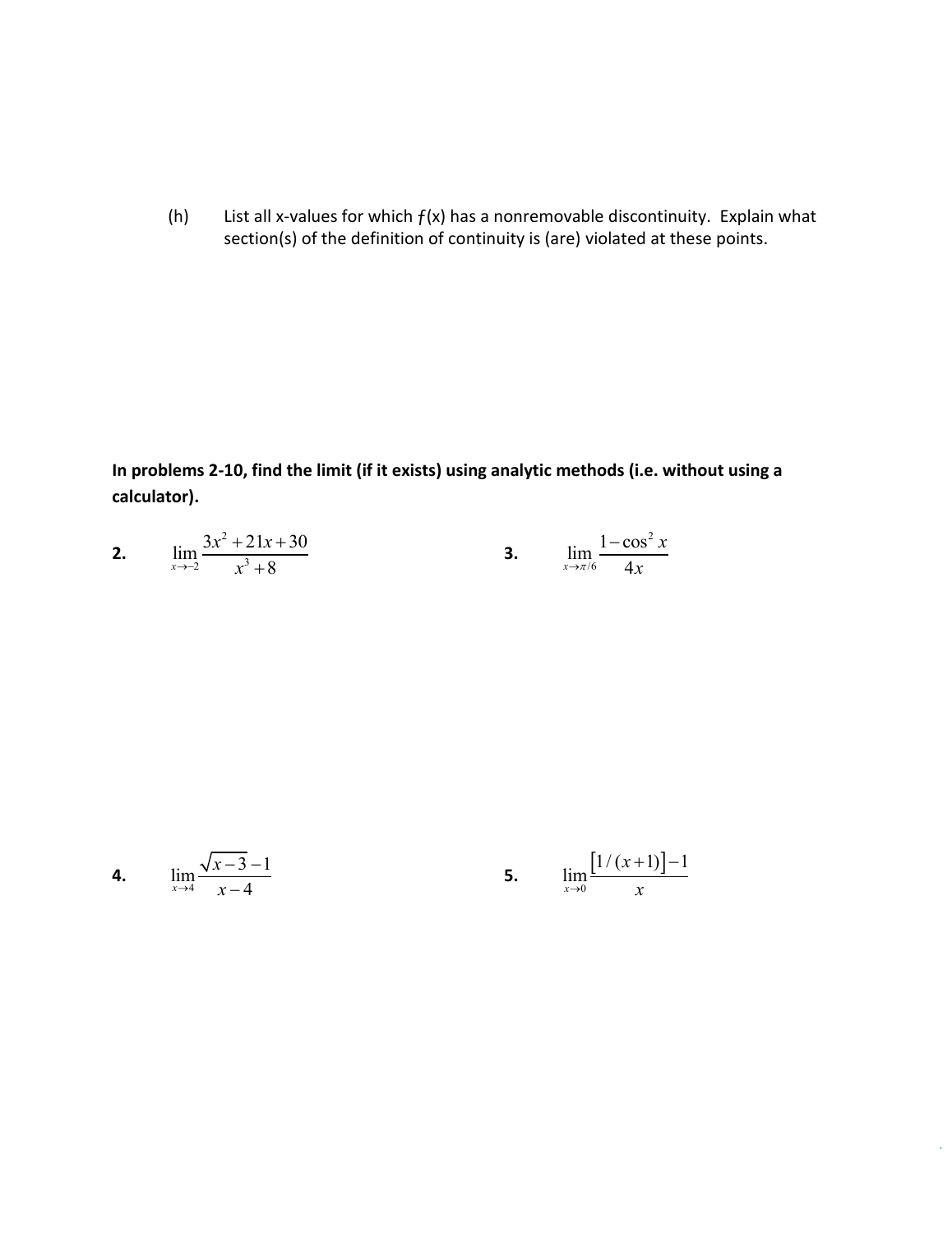**6.** 
$$
\lim_{x \to 0} \frac{\left[1/\sqrt{1+x}\right] - 1}{x}
$$
**7.** 
$$
\lim_{\theta \to 0} \frac{\sin 6\theta^3}{7\theta}
$$

**8.** 
$$
\lim_{t \to 0} \frac{\sin^2 3t^2}{t^3}
$$
 **9.** 
$$
\lim_{x \to 6^-} \frac{|6x - 36|}{6 - x}
$$

**10.** 
$$
\lim_{\Delta x \to 0} \frac{\sin((\pi/6) + \Delta x) - (1/2)}{\Delta x}
$$

Hint:  $\sin(\alpha + \beta) = \sin \alpha \cos \beta + \cos \alpha \sin \beta$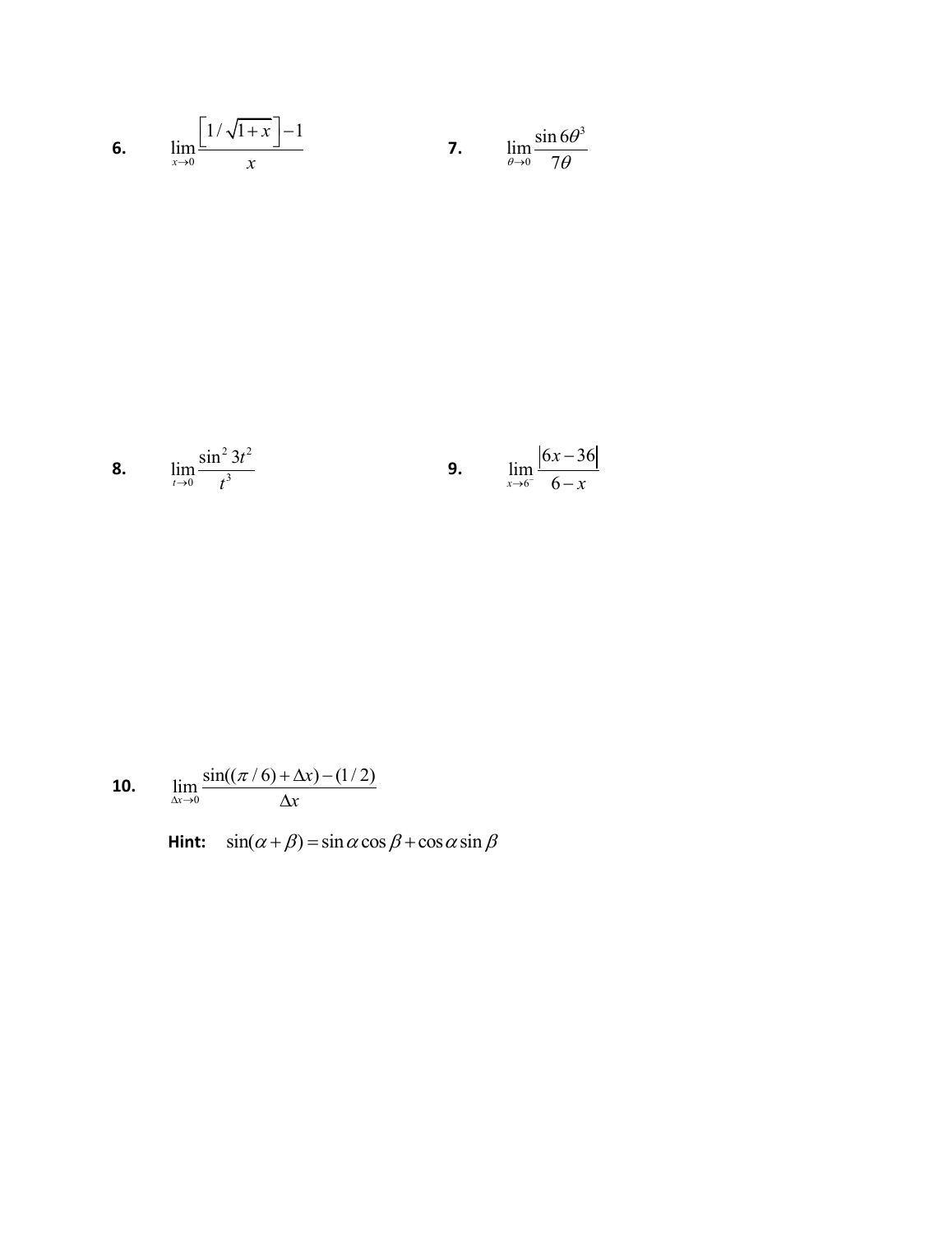**11.** Suppose 
$$
f(x) = \begin{cases} \frac{\sqrt{2x+1} - \sqrt{3}}{x-1}, x \ge 0 \\ 4x^2 + k, x < 0 \end{cases}
$$
.

(a) For what value of *k* will *f* be piecewise continuous at *x* = 0? Explain why this is true using one-sided limits. (**Hint: A function is continuous at** 

x = c if (1) 
$$
f(c)
$$
 exists, (2)  $\lim_{x \to c} f(x)$  exists, and (3)  $\lim_{x \to c} f(x) = f(c)$ .

(b) Using the value of *k* that you found in part (a), **accurately** graph *f* below. Approximate the value of  $\lim_{x\to 1} f(x)$ 



 $\lim_{x\to 1} f(x)$  $\mathcal{L}=\mathcal{L}$ 

(c) Rationalize the numerator to find  $\lim_{x\to 1} f(x)$  analytically.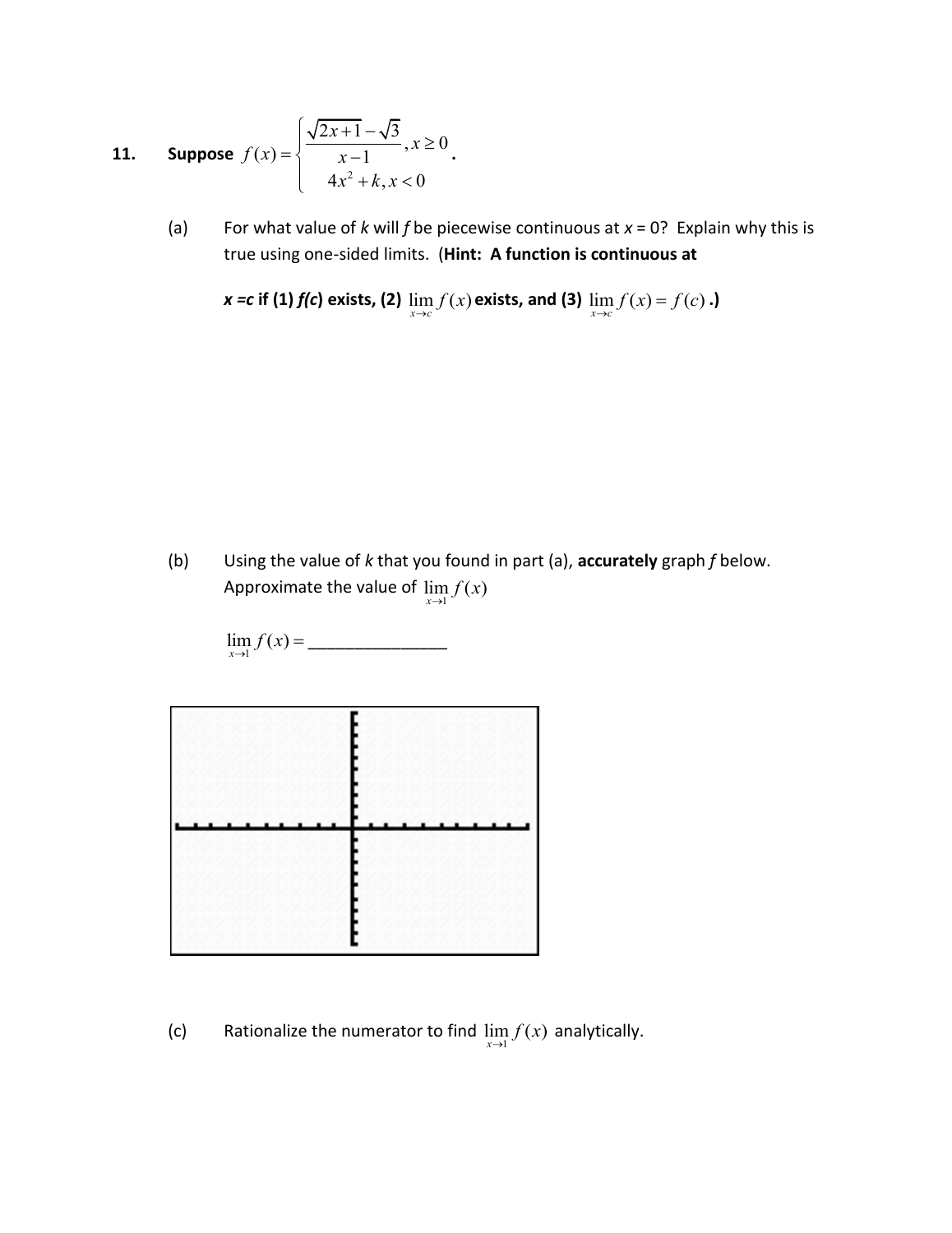**12. Analytically** determine the values of *b* and *c* such that the function *f* is continuous on the entire real number line. **See the hint given in problem 11.**

$$
f(x) = \begin{cases} x+1, 1 < x < 3\\ x^2 + bx + c, x < 1 \text{ or } x > 3 \end{cases}
$$

#### **In problem 13, circle the correct answer and explain why the answer is the correct one.**

- **13.** If  $f(x) = x^3 + x 3$ , and if *c* is the only real number such that  $f(c) = 0$ , then by the Intermediate Value Theorem, *c* is necessarily between
	- $(A)$  -2 and -1
	- (B) -1 and 0
	- (C) 0 and 1
	- (D) 1 and 2
	- (E) 2 and 3

Hint: The Intermediate Value Theorem states that if f is a continuous function on the **interval [a, b] and** *k* **is any number between** *f(a)* **and** *f(b)***, then there must exist at least one number**  $c \in [a,b]$  such that  $f(c) = k$ .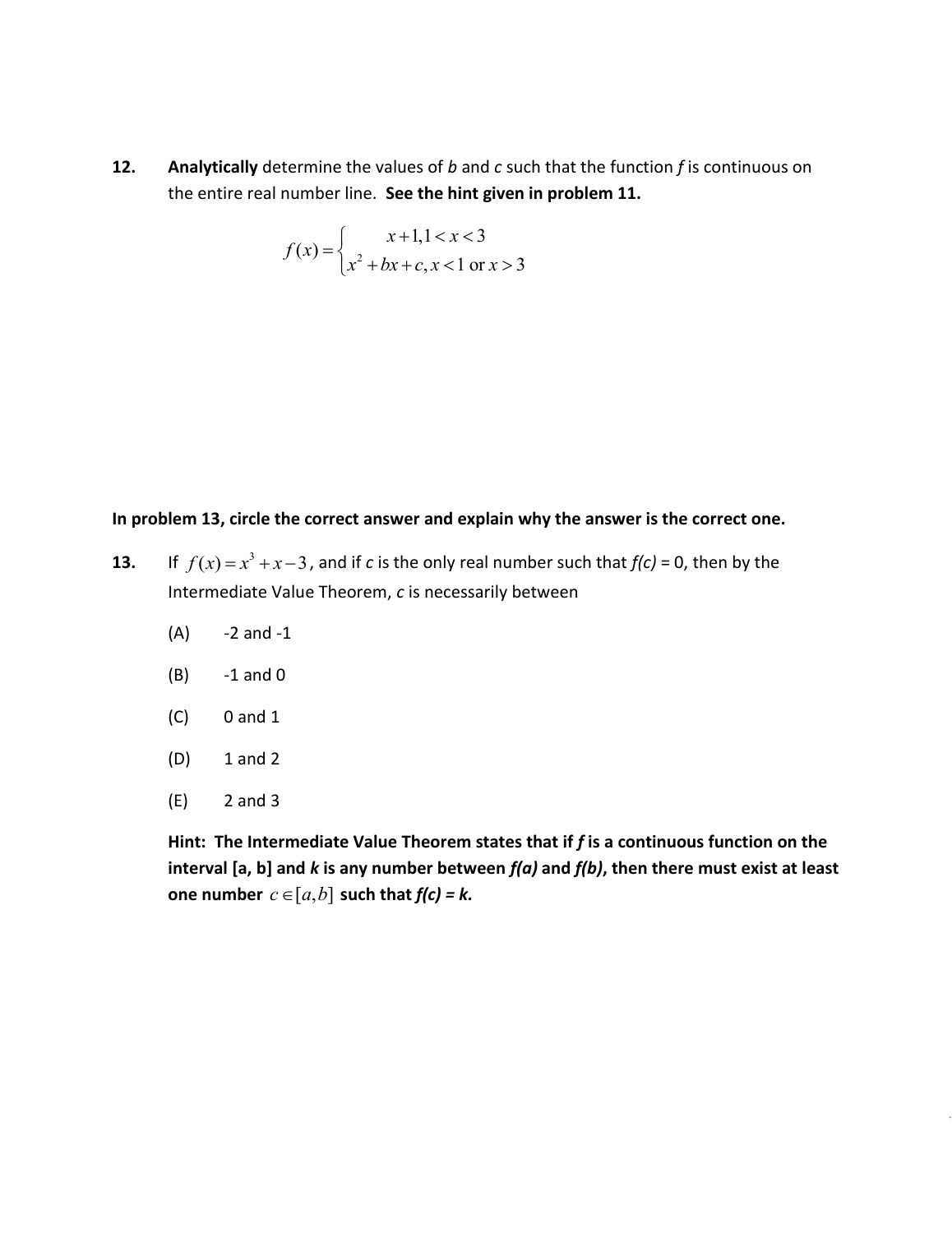#### **Derivatives**

In problems 1 & 2, find the derivative of the function by using the limit definition of the derivative.

1. 
$$
f(x) = x^3 - 2x + 3
$$
  
2.  $f(x) = \frac{x+1}{x-1}$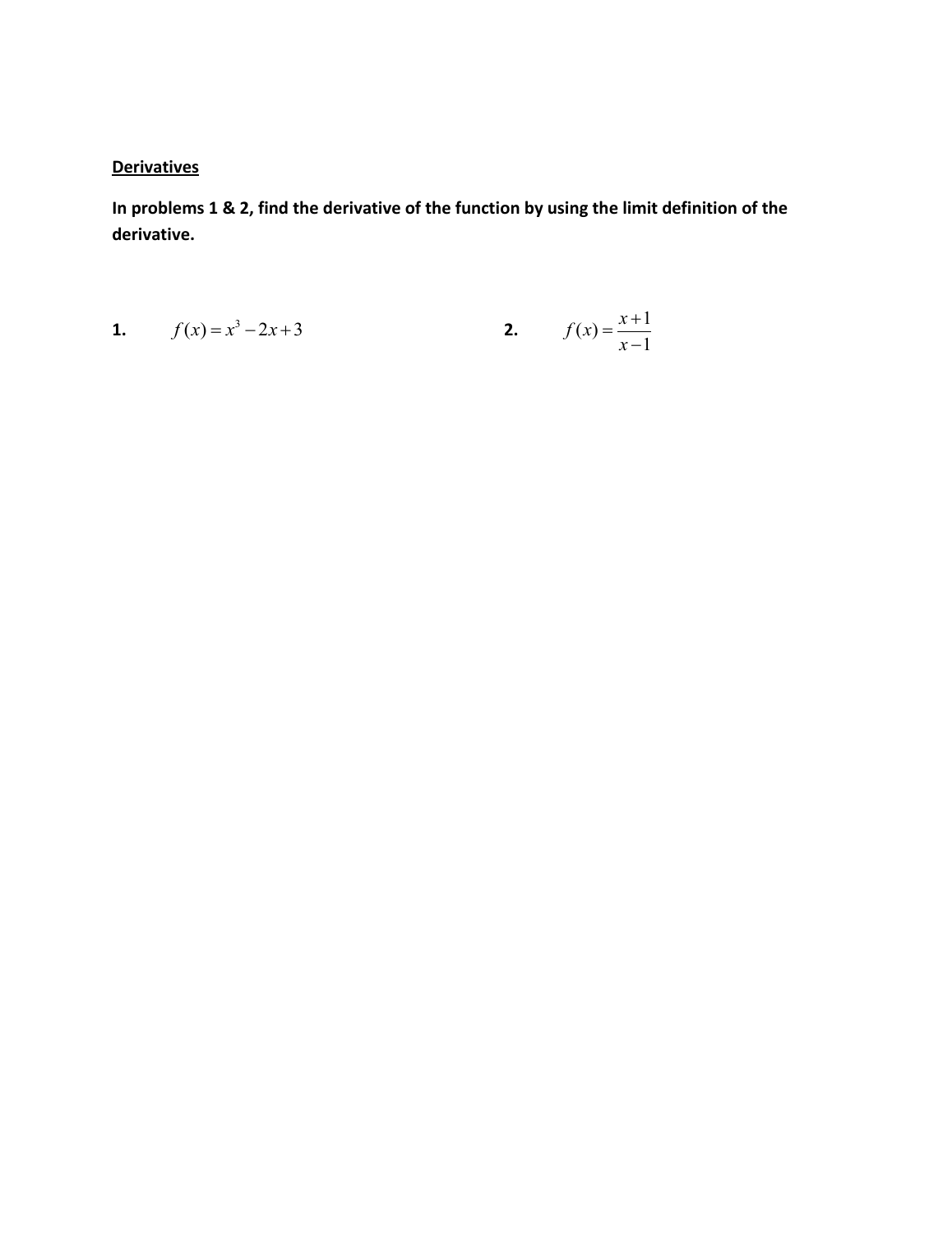In problems 3-14, find the derivative of the given function using the power, product, quotient, and/or chain rules.

**3.** 
$$
f(x) = (3x^2 + 7)(x^2 - 2x + 3)
$$
  
**4.**  $f(x) = \sqrt{x} \sin x$   
**5.**  $f(t) = t^3 \cos t$   
**6.**  $f(x) = \frac{x^2 + x - 1}{x^2 - 1}$ 

7. 
$$
f(x) = \frac{x^4 + x}{\tan^2 x}
$$
 8.  $f(x) = 3x^2 \sec^3 x$ 

**9.** 
$$
f(x) = 3x \csc x + x \cot x
$$
 **10.**  $f(x) = \left(\frac{x+5}{x^2 - 6x}\right)^2$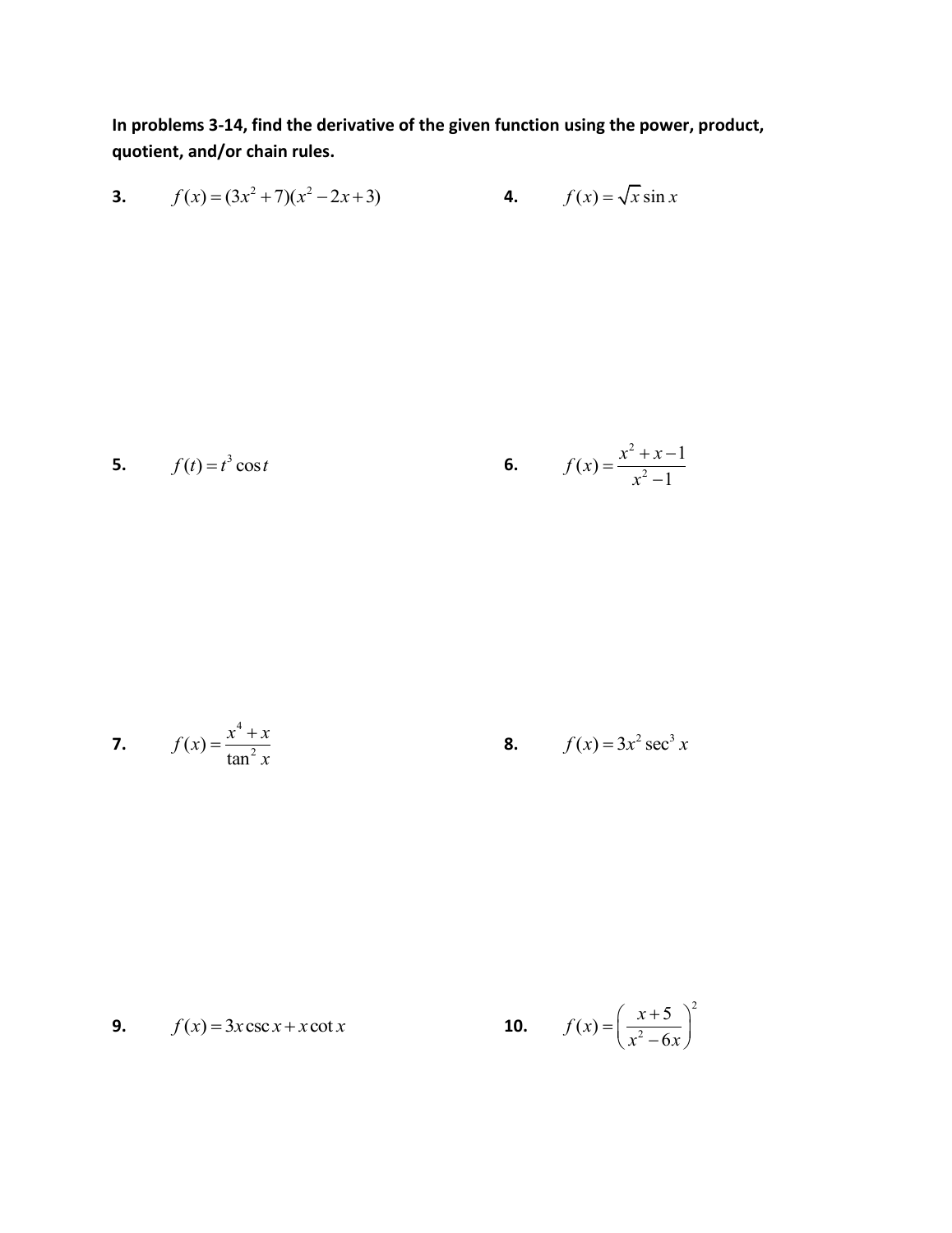**11.** 
$$
f(x) = (x^3 - 2)^{3/2} (5x^2 + 1)^{5/2}
$$
   
**12.**  $f(x) = x^3 \cot^4(7x)$ 

13. 
$$
f(x) = 5\sin^2(\sqrt{3x^4} + 1)
$$

**Problems continue on the next page.**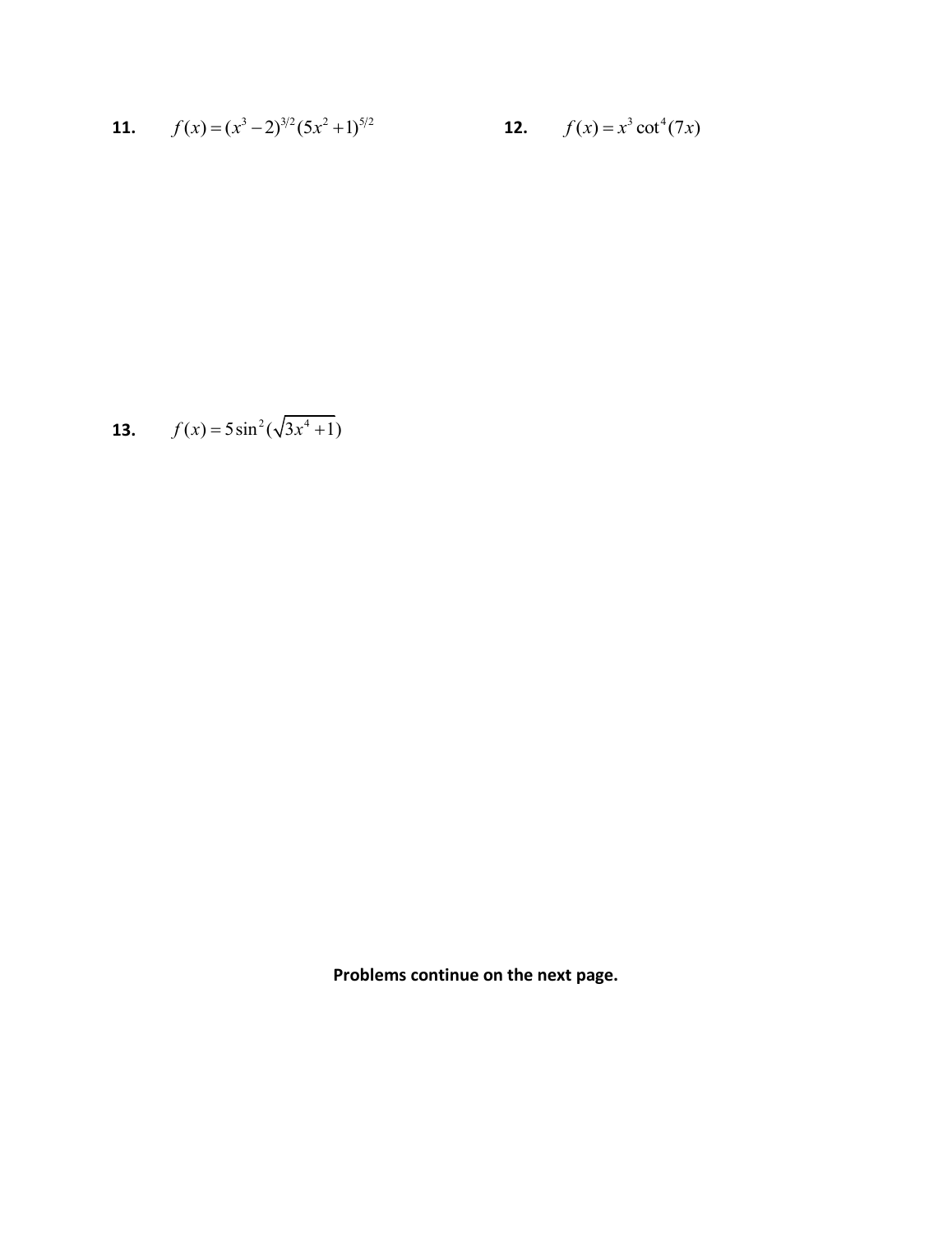In problems 14 & 15, find an equation of the tangent line to the graph of  $f$  at the indicated point P.

**14.** 
$$
f(x) = \frac{1 + \cos x}{1 - \cos x}, P\left(\frac{\pi}{2}, 1\right)
$$
   
**15.**  $f(x) = (x^2 - 1)^{2/3}, P(3, 4)$ 

In problems 16 & 17, find the second derivative of the given function.

**16.** 
$$
f(x) = (4x^2 - 3x)^{3/2}
$$
   
**17.**  $h(x) = x^3 \cos(\pi x)$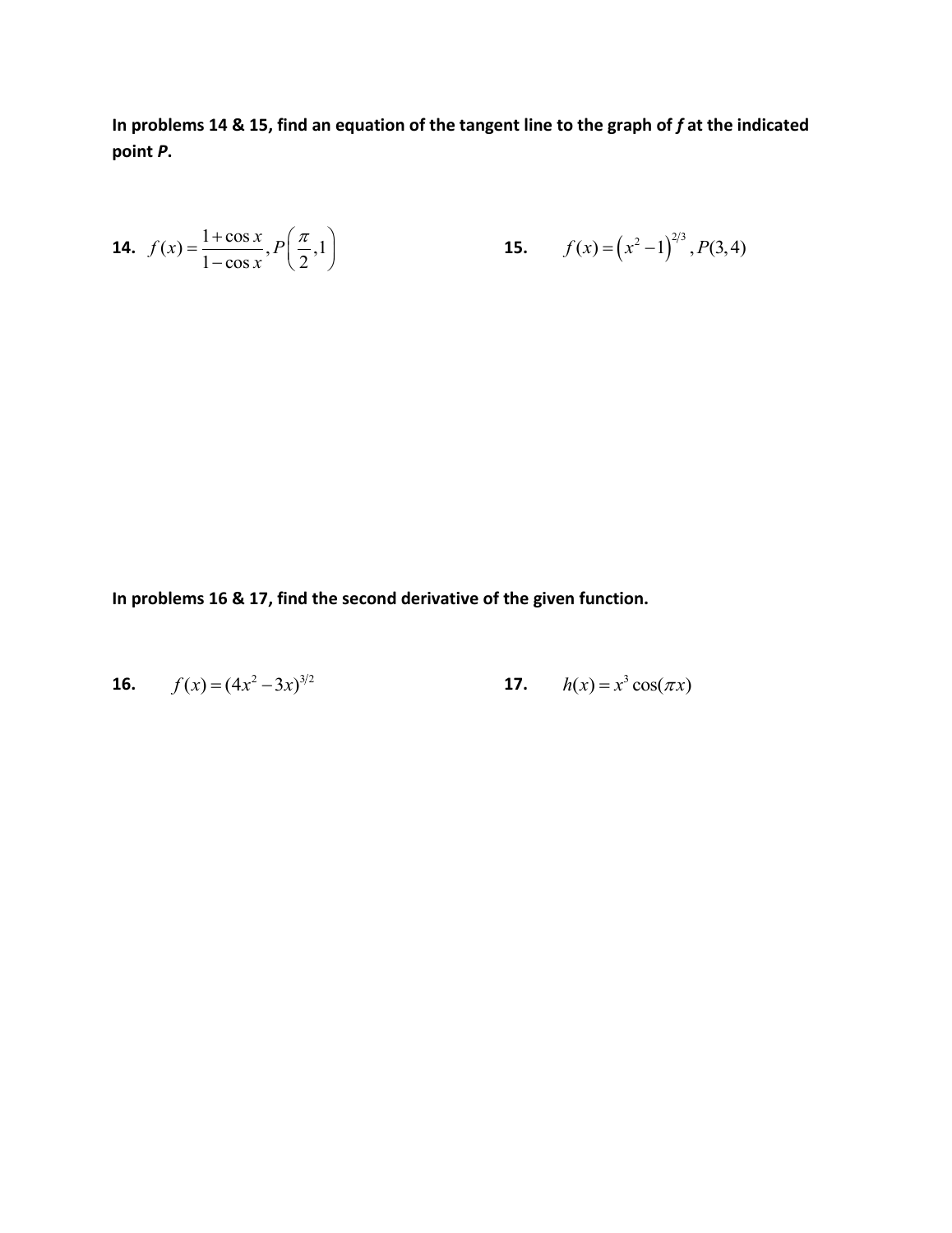#### In problem 18, use the position function  $s(t) = -16t^2 + v_0t + s_0$  for free-falling objects.

- **18.** A ball is thrown straight down from the top of a 220-foot tall building with an initial velocity of -22 feet per second.
	- (a) Determine the average velocity of the ball on the interval [1, 2].

(b) Determine the instantaneous velocity of the ball at *t* = 3.

(c) Determine the time *t* at which the average velocity on [0, 2] equals the instantaneous velocity.

(d) What is the velocity of the ball when it strikes the ground?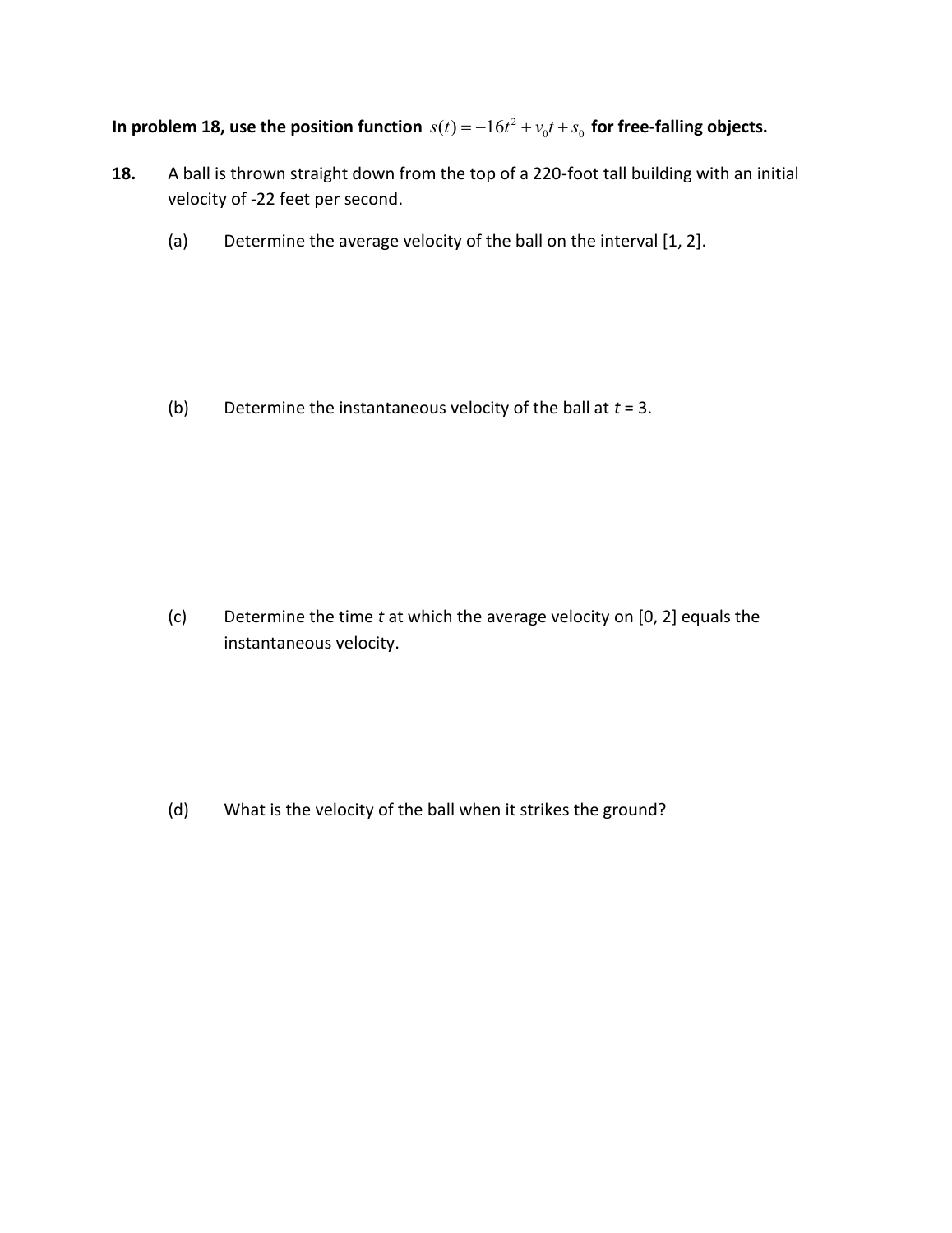**In problem 19-24, circle the correct answer and explain why the answer is the correct one.**

$$
19. \qquad \lim_{h \to 0} \frac{\cos\left(\frac{\pi}{6} + h\right) - \cos\left(\frac{\pi}{6}\right)}{h} =
$$

(A) Does not exist

(B) 
$$
\frac{1}{2}
$$
  
\n(C)  $-\frac{1}{2}$   
\n(D)  $\frac{\sqrt{3}}{2}$ 

$$
(E) \qquad -\frac{\sqrt{3}}{2}
$$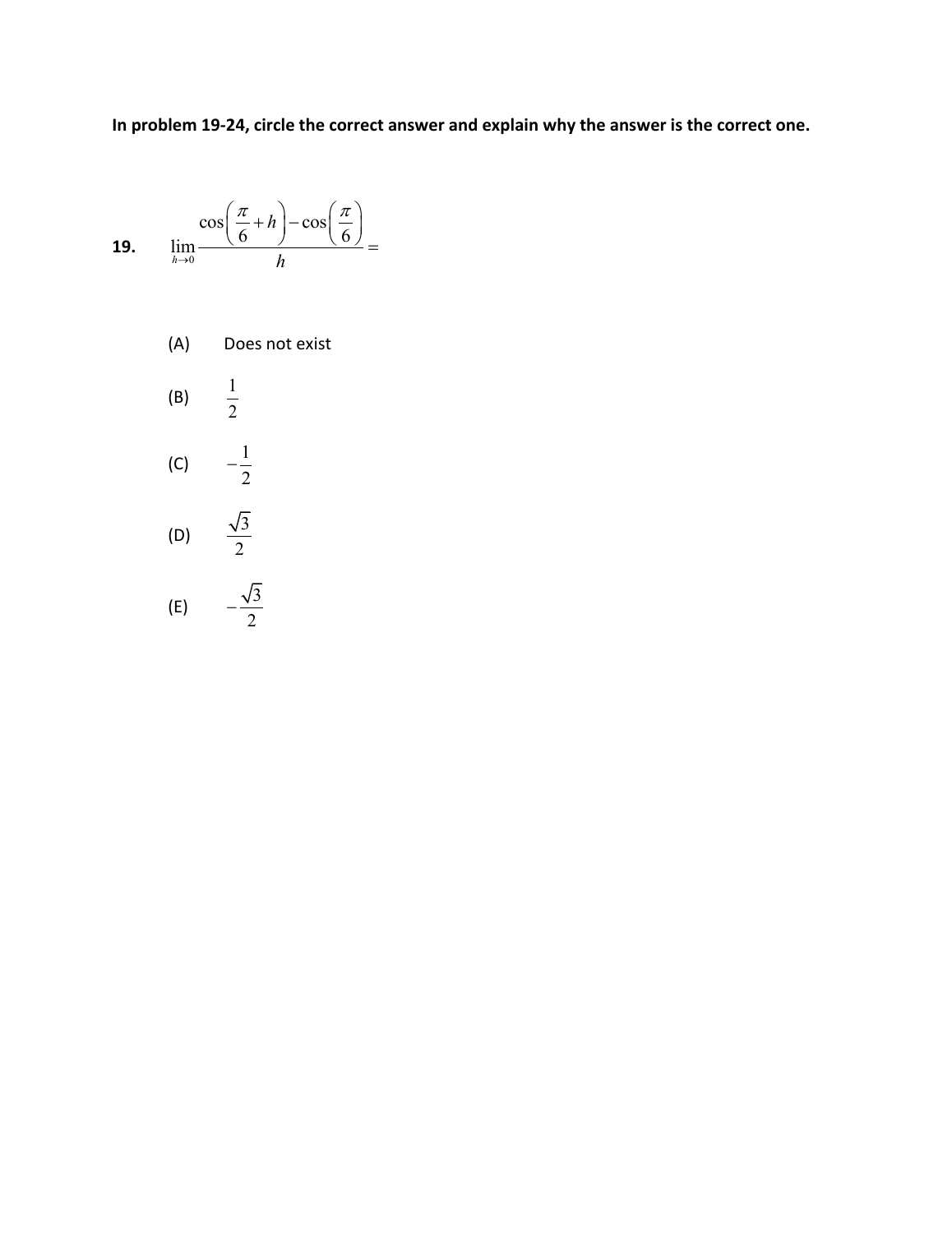**20.** Let *f* and *g* be differentiable functions with values for *f(x), g(x), f'(x), and g'(x)* shown below for  $x = 1$  and  $x = 2$ .

| りぃ<br>., |    | f'(x) | . .<br>∕v' |
|----------|----|-------|------------|
|          | -4 | --    | - -        |
|          |    |       |            |

Find the value of the derivative of  $f(x) \bullet g(x)$  at  $x = 1$ .

- $(A)$  -96
- (B) -80
- $(C)$  -48
- (D) -32
- (E) 0

**21.** Let 
$$
f(x) = \begin{cases} 3x^2 + 4, & x < 1 \\ x^3 + 3x, & x \ge 1 \end{cases}
$$
. Which of the following is true?

- I. *f(x)* is continuous at *x* = 1
- II.  $f(x)$  is differentiable at  $x = 1$

III. 
$$
\lim_{x \to 1^{-}} f(x) = \lim_{x \to 1^{+}} f(x)
$$

- (A) I only
- (B) II only
- (C) III only
- (D) I and III only
- (E) II and III only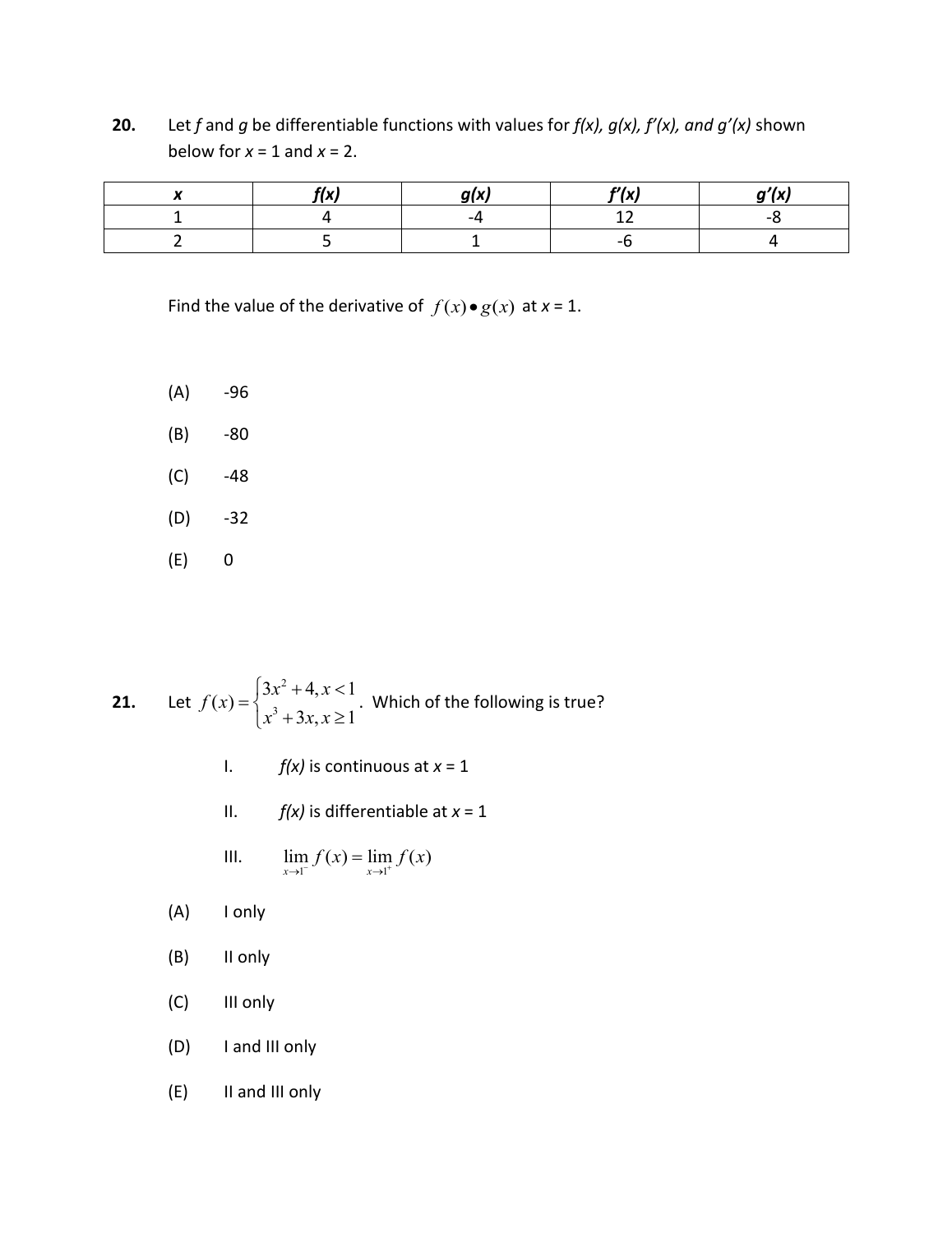- **22.** The equation of the line tangent to the curve  $f(x) = \frac{kx + 8}{k + x}$ at *x* = -2 is *y* = *x* + 4. What is the value of *k*?
	- $(A)$  -3
	- (B) -1
	- (C) 1
	- (D) 3
	- (E) 4

**23.** An equation of the line normal to the curve  $y = \sqrt[3]{x^2 - 1}$  at the point where  $x = 3$  is

- (A)  $y+12x=38$
- (B)  $y-4x=10$
- (C)  $y + 2x = 4$
- (D)  $y+2x=8$
- (E)  $y 2x = -4$

**Hint: A normal line to a curve at a point is perpendicular to the tangent line to the curve at the same point.**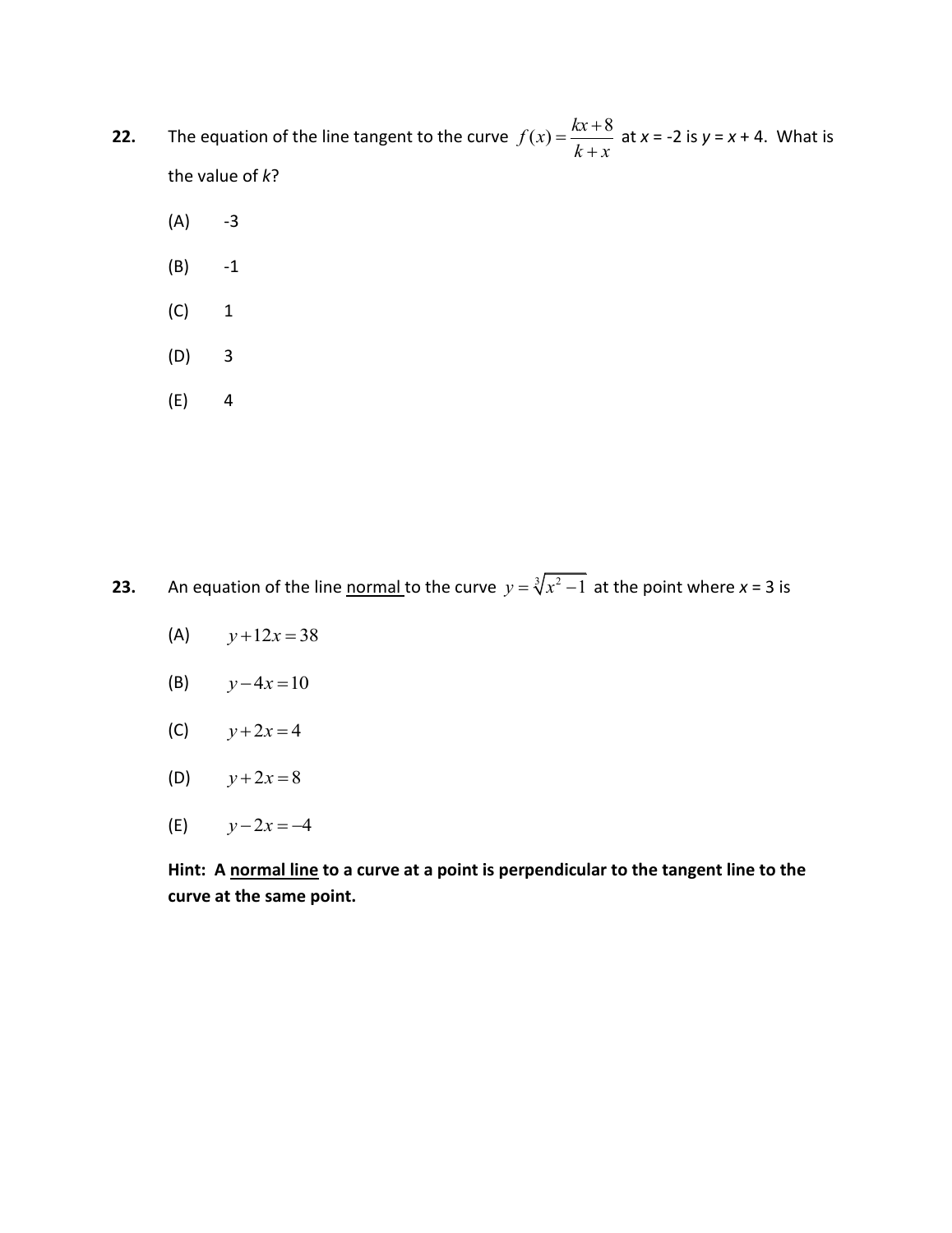- **24.** If the nth derivative of *y* is denoted as  $y^{(n)}$  and  $y = -\sin x$ , then  $y^{(14)}$  is the same as
	- (A) *y*

$$
\text{(B)} \qquad \frac{dy}{dx}
$$

$$
\text{(C)} \qquad \frac{d^2y}{dx^2}
$$

$$
(D) \qquad \frac{d^3y}{dx^3}
$$

(E) None of the above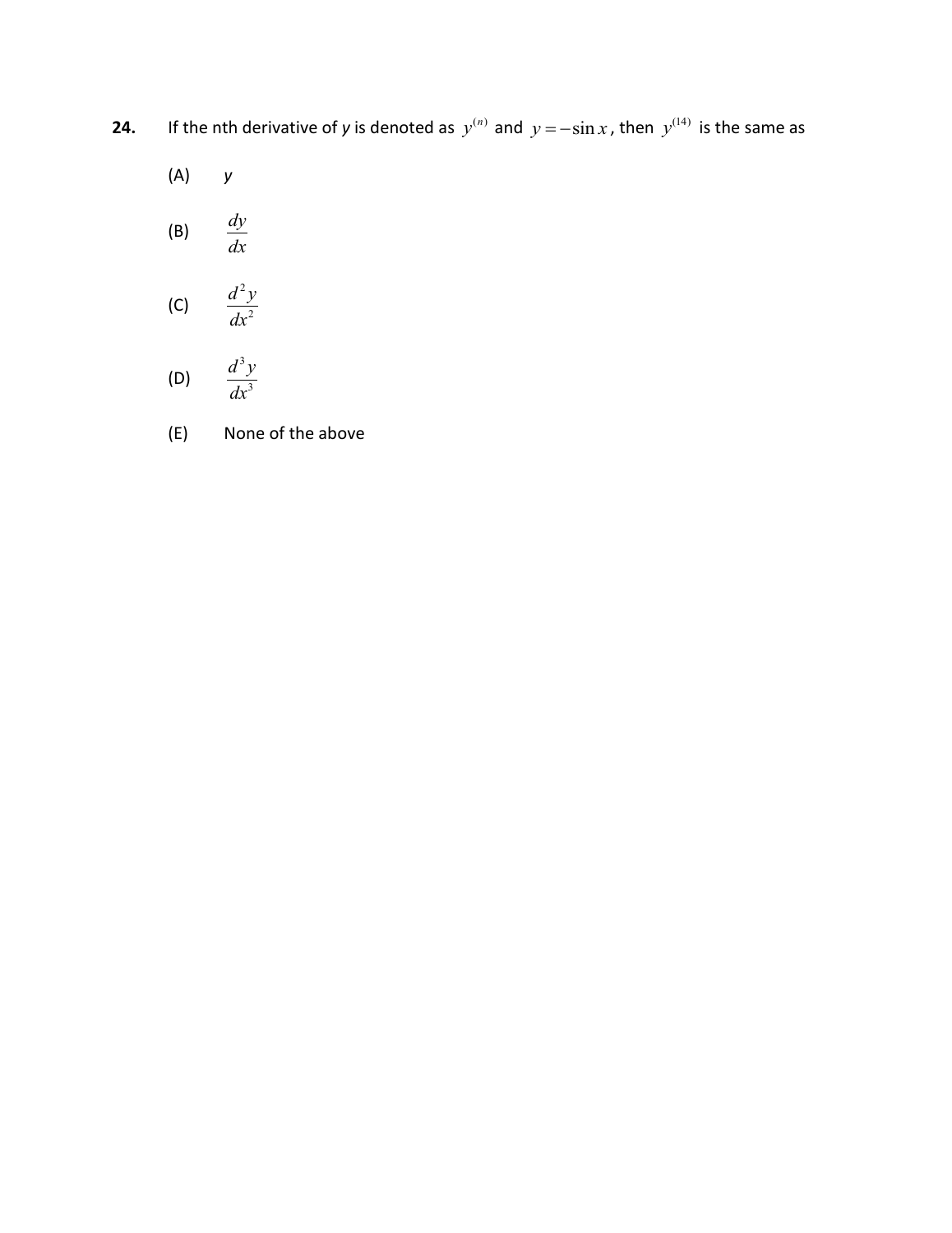## **Summer Assignment**

### **Chapter 1 – Limits and Their Properties**

1. 
$$
\lim_{x \to 1} \frac{\sqrt{x+1}}{x+1} =
$$

$$
2. \ \lim_{x\to\pi}\cos 2x=
$$

3. 
$$
\lim_{x \to 4} \frac{x-4}{x^2-16} =
$$

4. 
$$
\lim_{x \to 2} \frac{x^2 + 5x - 14}{x - 2} =
$$

5. 
$$
\lim_{x \to 0} \frac{\frac{1}{x+5} - \frac{1}{5}}{x} =
$$

$$
6. \ \lim_{x\to 0}\frac{\sin x}{3x}=
$$

7. 
$$
\lim_{x \to 3^+} \|x\| =
$$

$$
8. \quad \lim_{x\to 0^-} \frac{|x|}{x} =
$$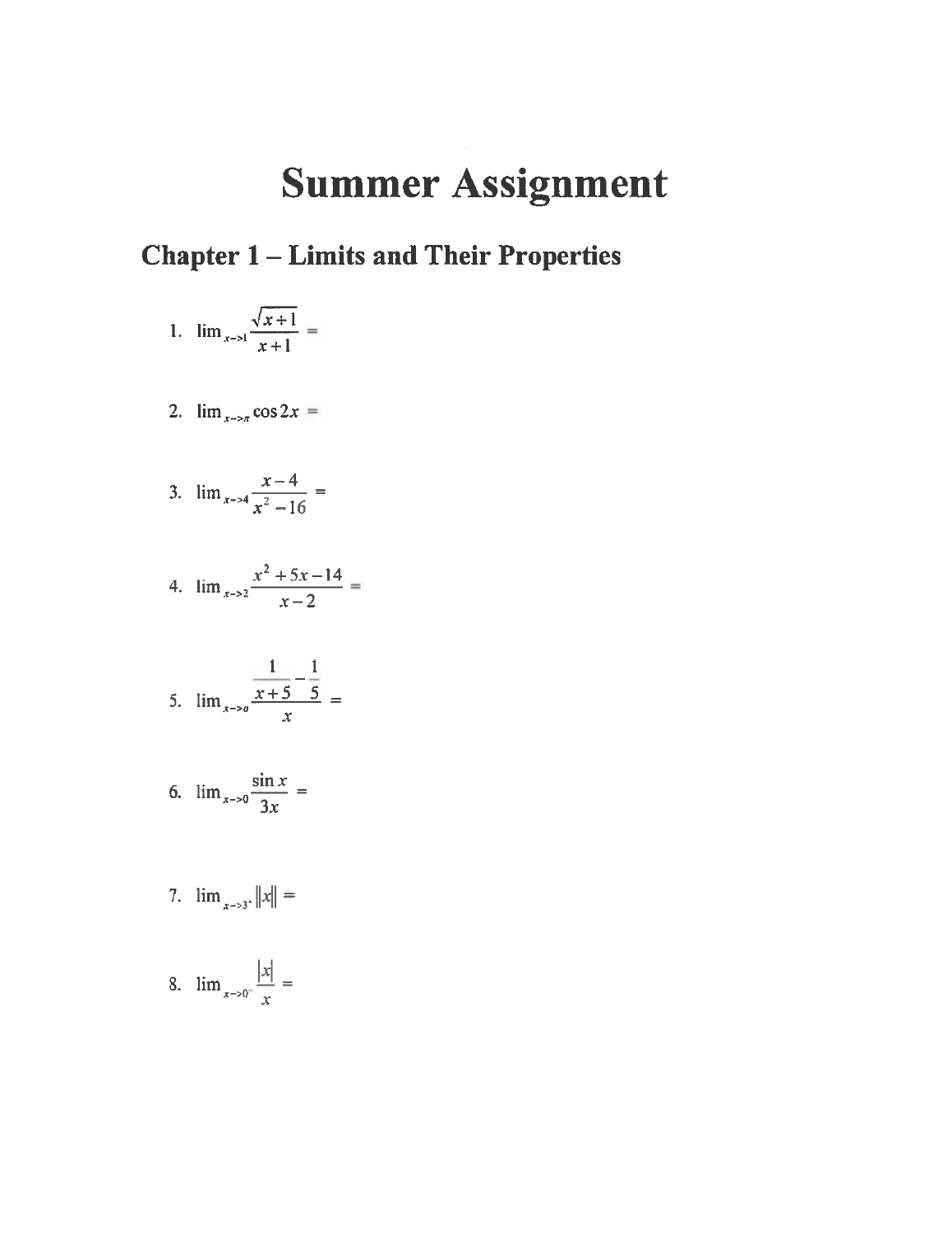9. Find the x-values at which f is discontinuous. Then tell whether the discontinuity is removable or non removable.

a. 
$$
f(x) = \frac{3}{x-4}
$$

b. 
$$
f(x) = \frac{x-4}{x^2 + 2x - 24}
$$

10. Find the constant a so that the function is continuous on the entire real line.

$$
F(x) = \begin{cases} ax - 2 & x < 2 \\ 3x - 5 & x \ge 2 \end{cases}
$$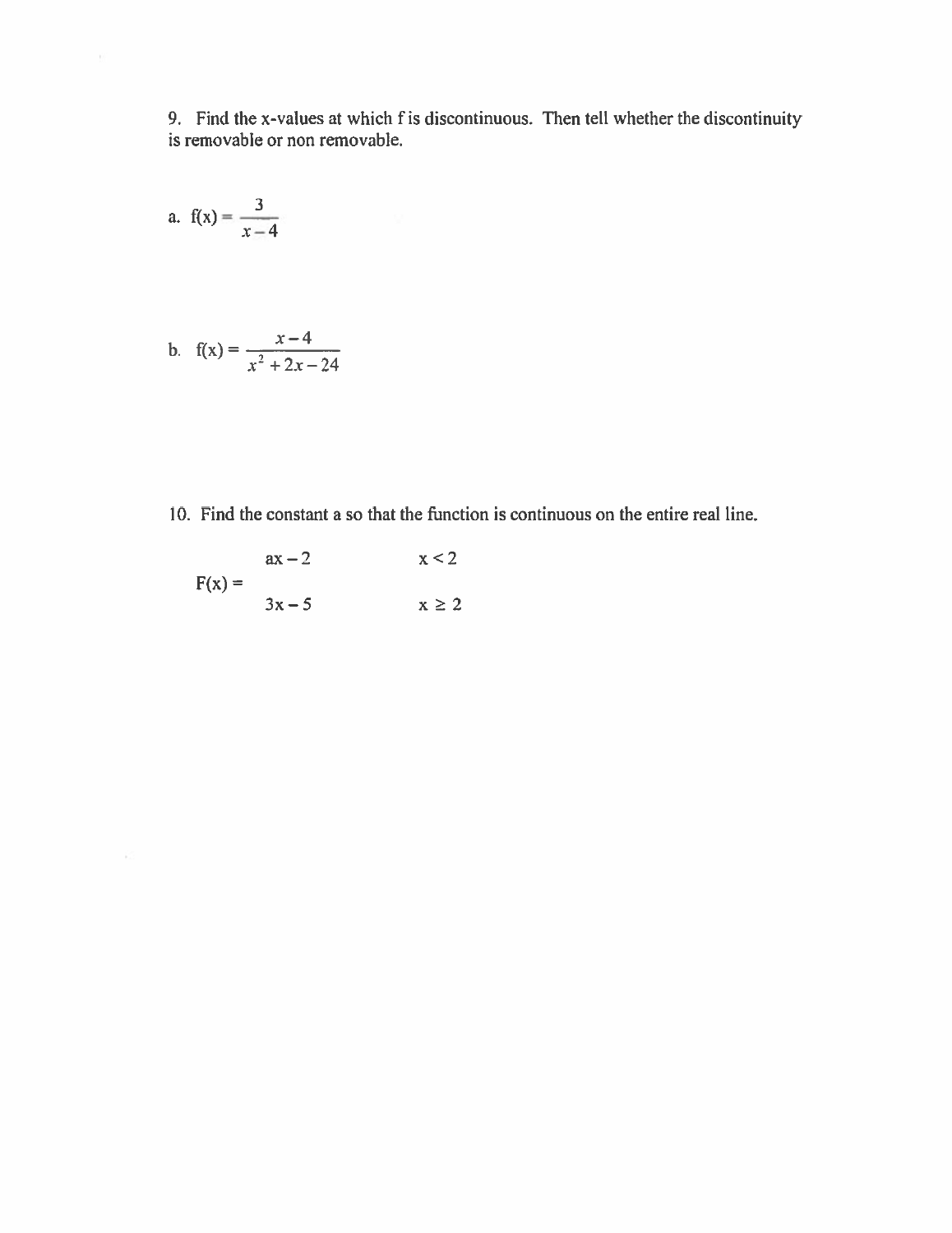### **Chapter 2 - Differentiation**

1. Use the limit definition of the derivative to find  $f'(x)$  of  $f(x) = x^2 - 5x + 3$ .

2. Find the derivative of the function.

a. 
$$
y = 3x^4 + 2x^2 - 5x
$$

$$
b. \quad f(x) = \frac{2}{3x}3
$$

c. 
$$
g(x) = 3\text{CosxCscx}
$$

$$
d. \quad g(x) = \frac{x+4}{2x-5}
$$

e. 
$$
f(x) = \sqrt{x} \cdot \text{Sec}(2x)
$$

f. 
$$
y = \sqrt[3]{x} (\sqrt{x} + 3)
$$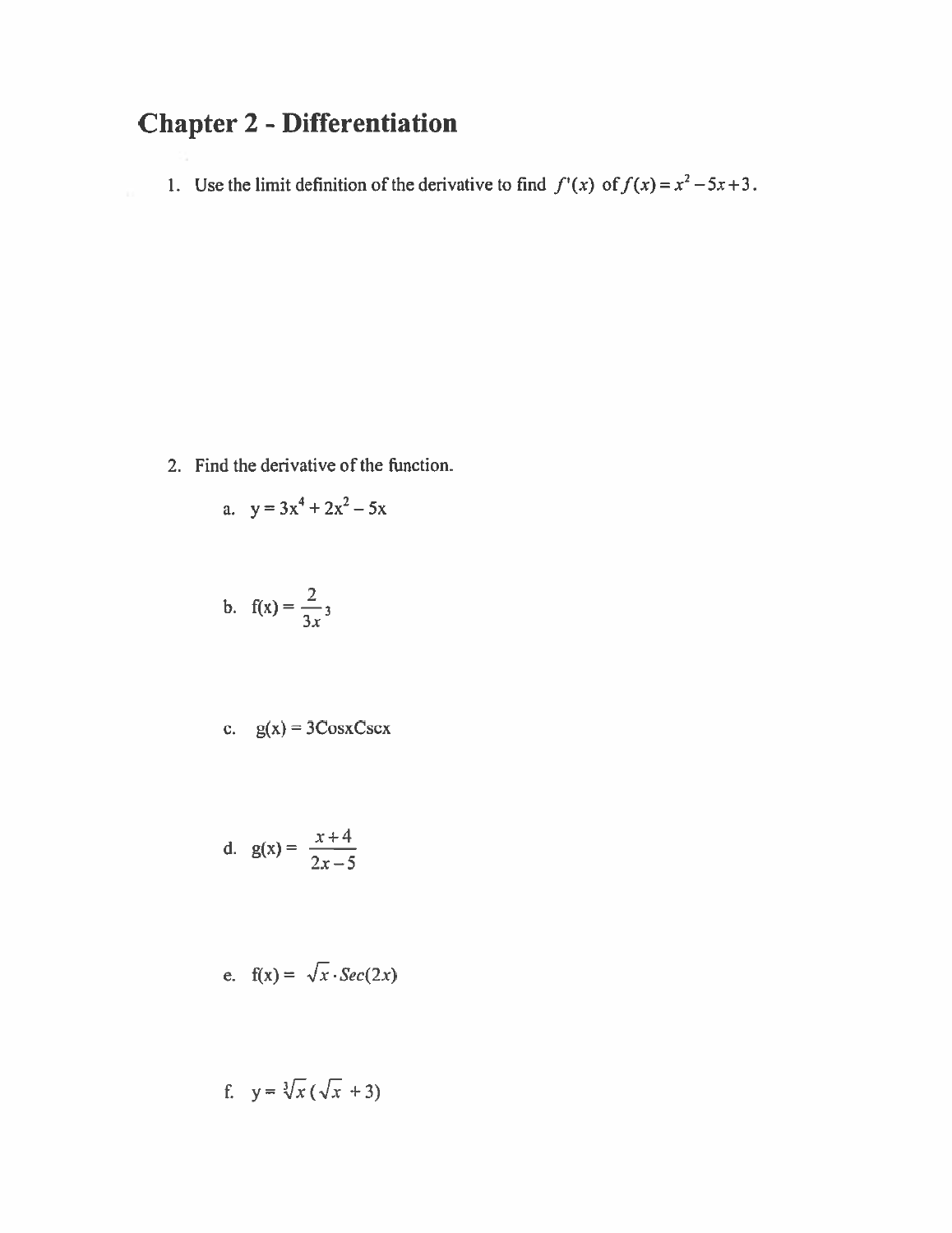g. 
$$
f(x) = \sqrt{\frac{1}{x^2 - 2}}
$$

h. 
$$
h(t) = 5\sin^4(\pi x - 1)
$$

i. 
$$
g(x) = \frac{1}{(x^2 - 3x)^2}
$$

- 3. Find an equation of the tangent line to the graph of the function at the indicated point.<br>
a.  $F(x) = 5x^3$ 
	- $(1,5)$

Find  $\frac{dy}{dx}$  by Implicit Differentiation. 4.  $y^2 + x^3 = 10 - xy$ 

Find 
$$
\frac{d^2 y}{dx^2}
$$
  
5. 
$$
x^2 y^2 - 2x = 3
$$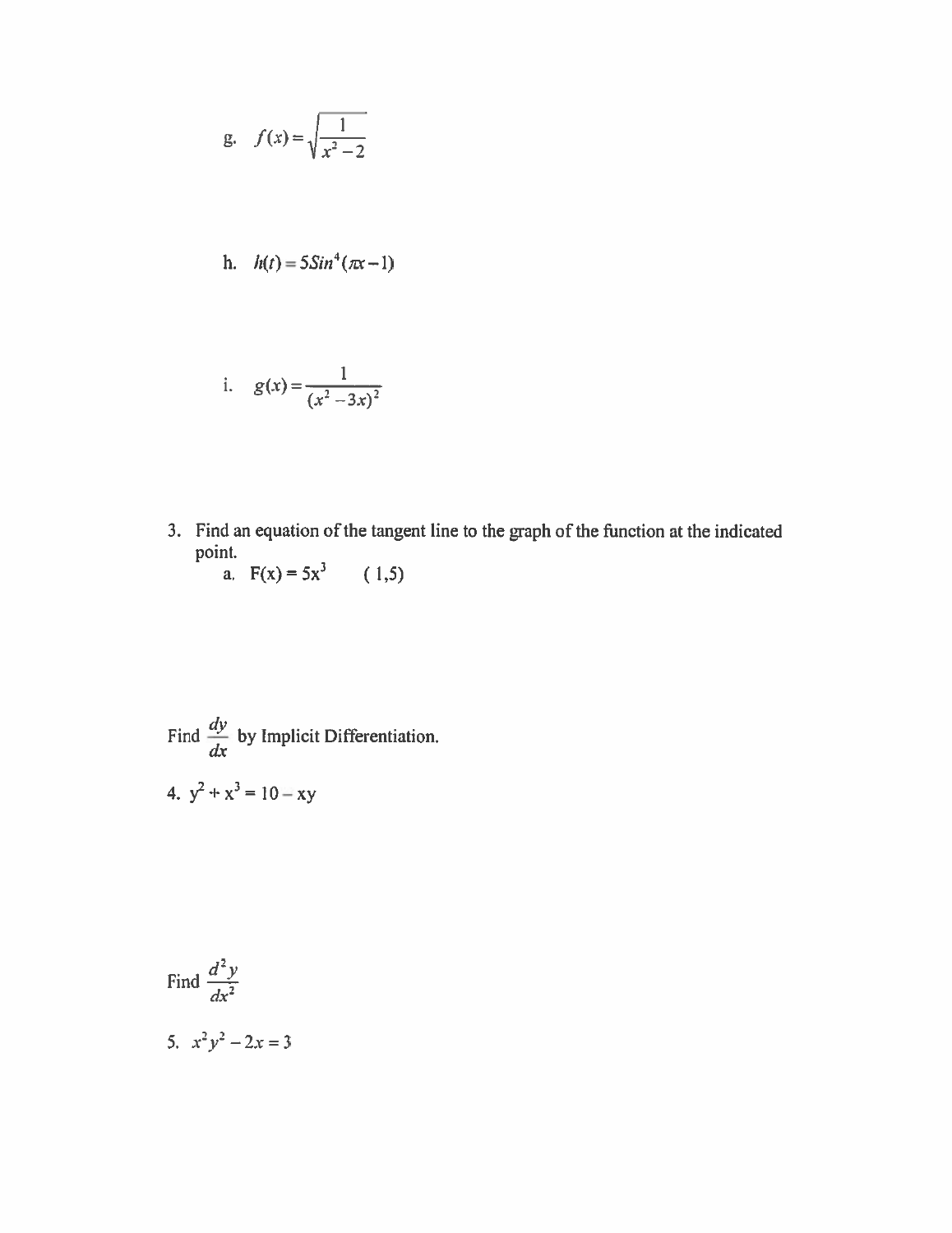Find the equation of the tangent line at the indicated point.

6.  $x^2 + 2xy = 5x - y + 2$  $(1,2)$ 

Find the points at which the graph of the equation has a vertical or horizontal tangent line.

7.  $16x^2 + 25y^2 - 160x + 200y + 400 = 0$ 

8. Air is being pumped into a spherical balloon at a rate of 9 cubic feet per minute. Find the rate of change of the radius when the radius is 1.5 feet.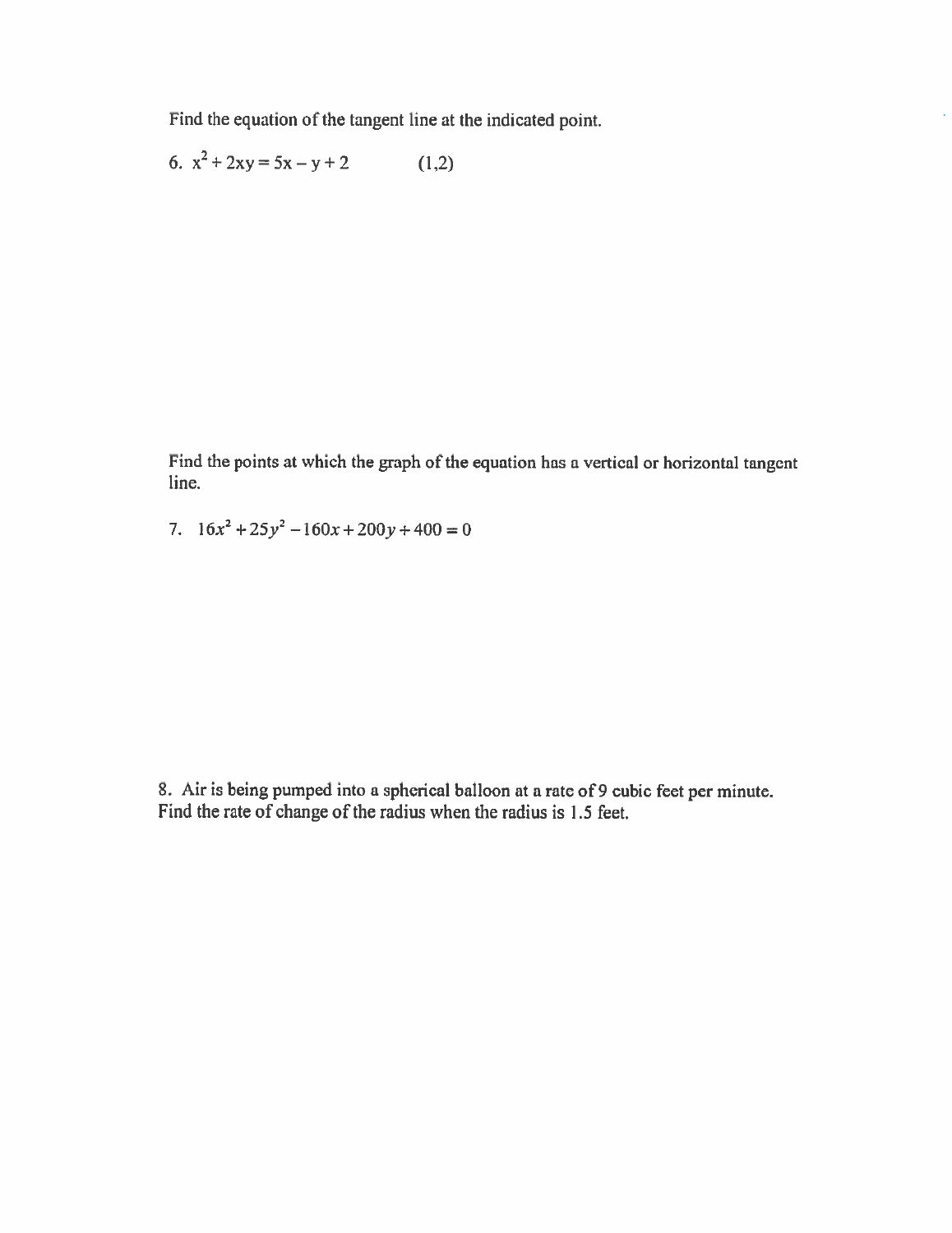9. As the sides of a rectangle are changed, the Area increases at a rate of 25 square feet per minute. If the length of the rectangle is decreasing at a rate of 1 foot per minute, how fast is the rate of change of the width at the time when the length is 20 feet and the width is 15 feet?

10. A ladder 13 feet long is leaning against the wall of a house. The base of the ladder is pulled away from the wall at a rate of 1.5 feet per second.

a. How fast is the top of the ladder sliding down the wall when the base of the ladder is 5 feet?

b. Find the rate at which the angle of elevation between the ladder and the ground is changing when the ladder is 5 feet from the wall.

11. A conical tank (with vertex down) is 14 feet across the top and 20 feet deep. If water is flowing into the tank at a rate 20 cubic feet per minute, find the rate of change of the depth of the water when the water is 5 feet deep.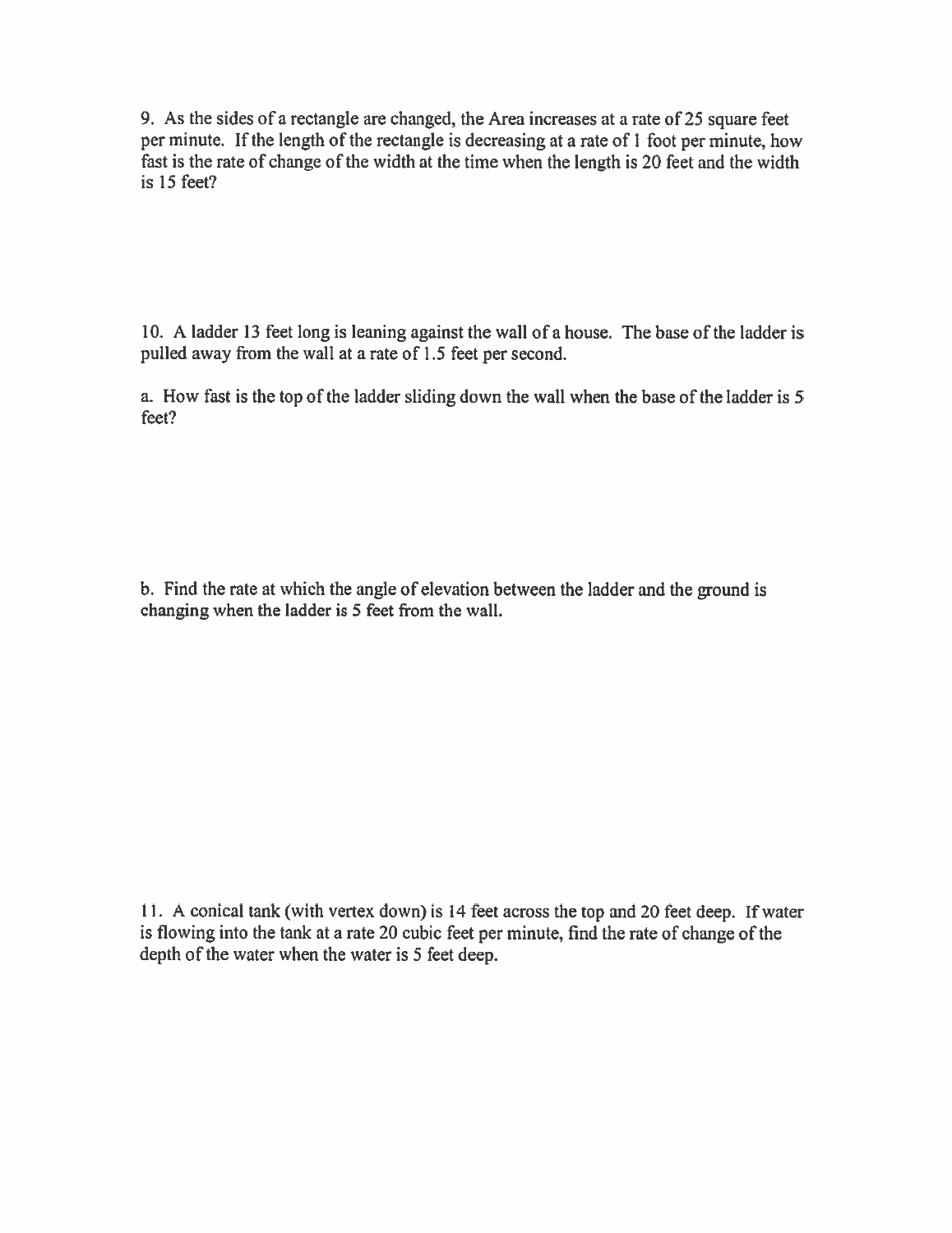### **Chapter 3 - Applications of Differentiation**

1. Locate the absolute extrema of the function on the closed interval.  $F(x) = 3x^4$ - $4x<sup>3</sup>$  on the interval [-1,2].

2. Apply the mean value theorem of f on the interval. Find all values of c in the interval that prove this theorem for  $f(x) = 5 - \frac{3}{x}$  on the interval from [1,3].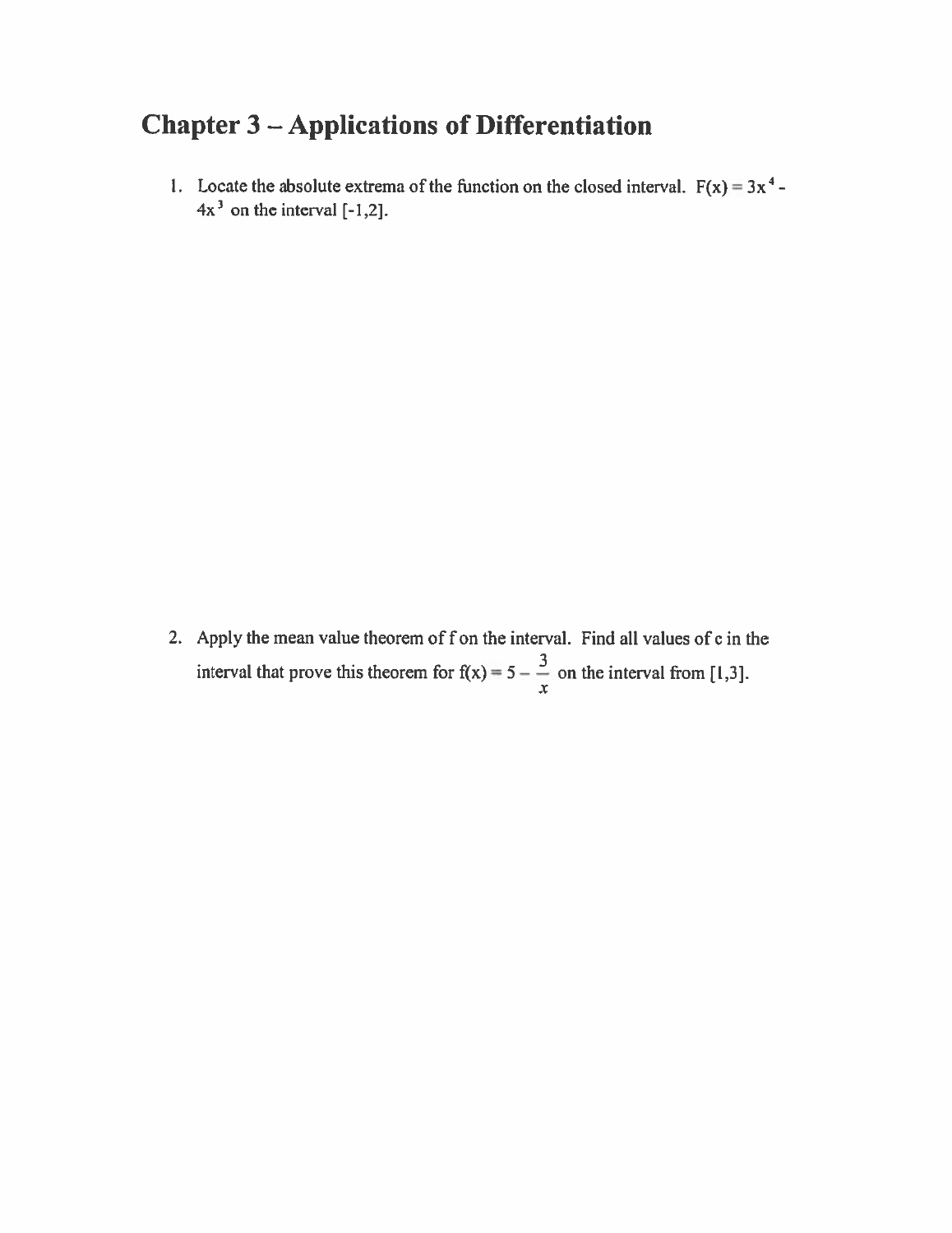Find all relative extrema, intervals of increasing and decreasing, points of inflection, concave up and concave down.

i.

$$
3. \quad f(x) = x + \frac{4}{x}
$$

4. 
$$
f(x) = -3x^5 + 5x^3
$$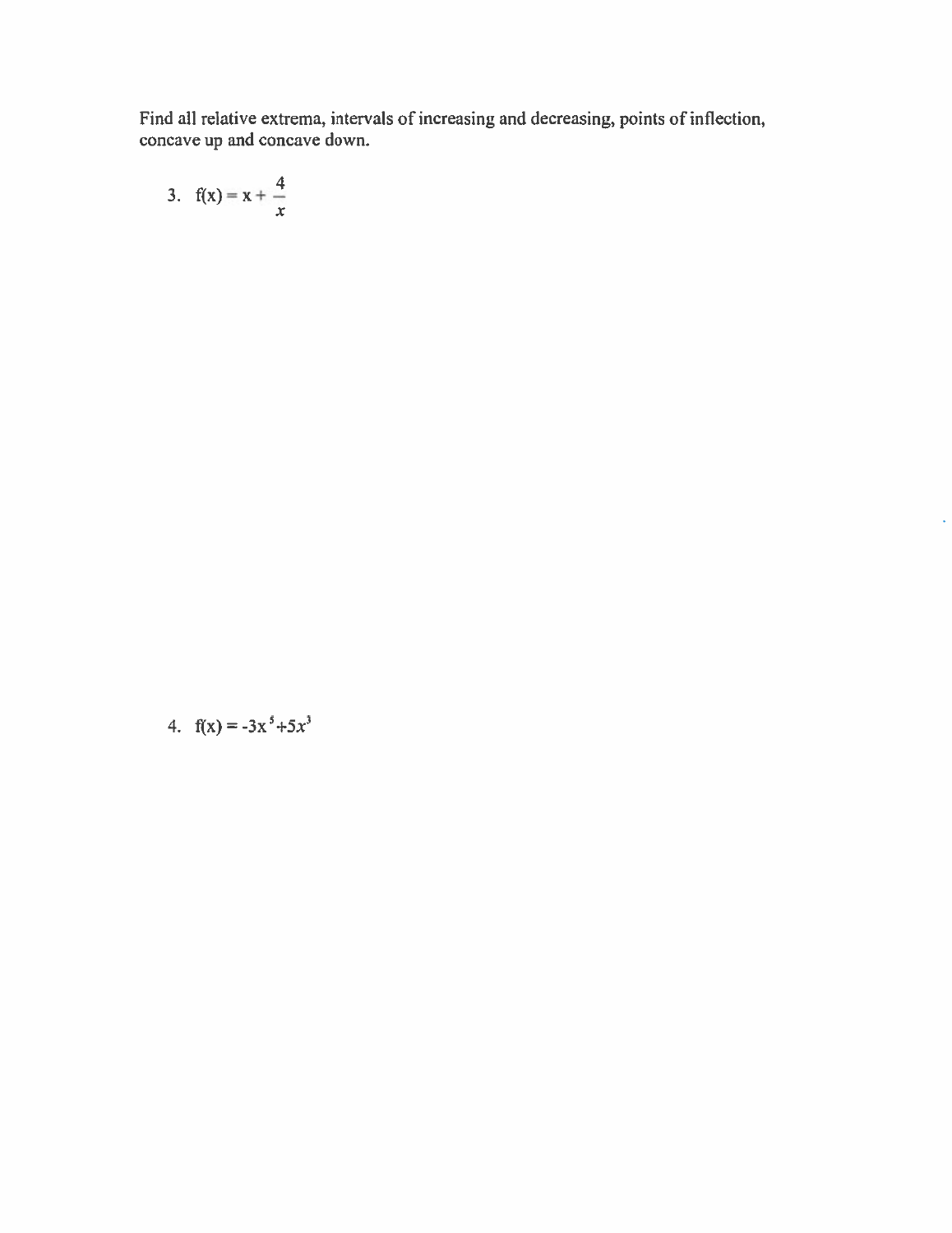Determine the Limits.

5. a. 
$$
\lim_{x \to \infty} \frac{3x+5}{x^2-4} =
$$
  
\nb.  $\lim_{x \to \infty} \frac{4x^2-6}{3x^2-2x} =$   
\nc.  $\lim_{x \to \infty} \frac{3x^3+5}{2x^2-4} =$ 

Analyze the Graph.

6. 
$$
f(x) = \frac{x^2 - 1}{x^2 - 16}
$$

7. A physical fitness room consists of a rectangular region with a semicircle on each end. If the perimeter of the room is to be a 200-meter running track, find the dimensions that will make the area of the rectangular region as large as possible.

 $\sim$   $\alpha$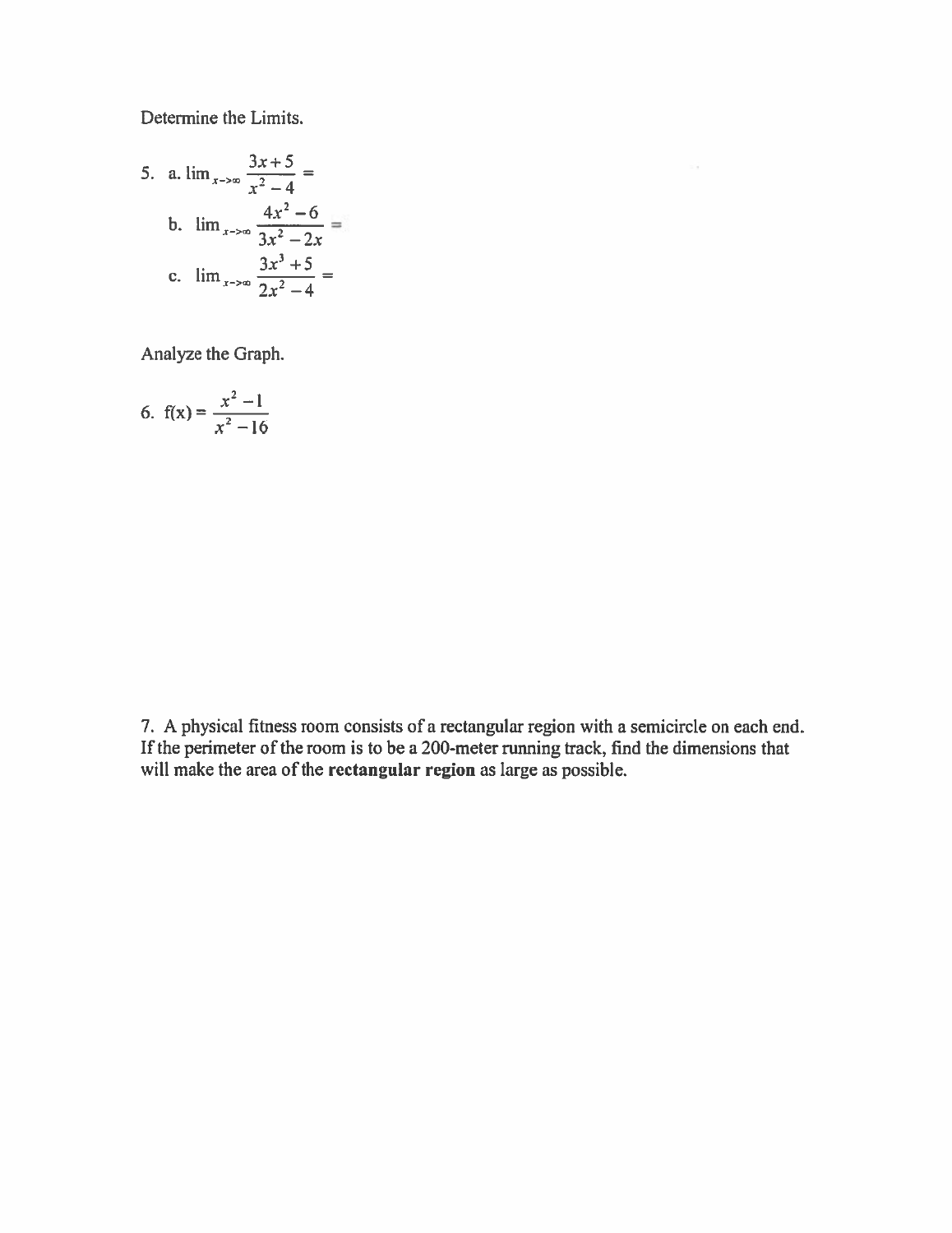### **Chapter 4 – Integration**

EVALUATE THE INDEFINITE INTEGRAL.

$$
1. \qquad \int (x^2 + 3x) dx =
$$

$$
2. \qquad \int \frac{1}{\sqrt[3]{x^2}} dx =
$$

3. 
$$
\int (Cosx + 3SecxTanx) dx =
$$

Evaluate each integral.

$$
4. \qquad \int (x^2 + 5) dx =
$$

5. 
$$
\int x(3x^2 + 5)^3 dx =
$$

$$
6. \qquad \int (2x+1)\sqrt{2x+2}dx =
$$

7. 
$$
\int_{0}^{3} (x^2 + 3x - 4) dx =
$$

8. 
$$
\int_{0}^{1} 2x\sqrt{1-x^2} \, dx =
$$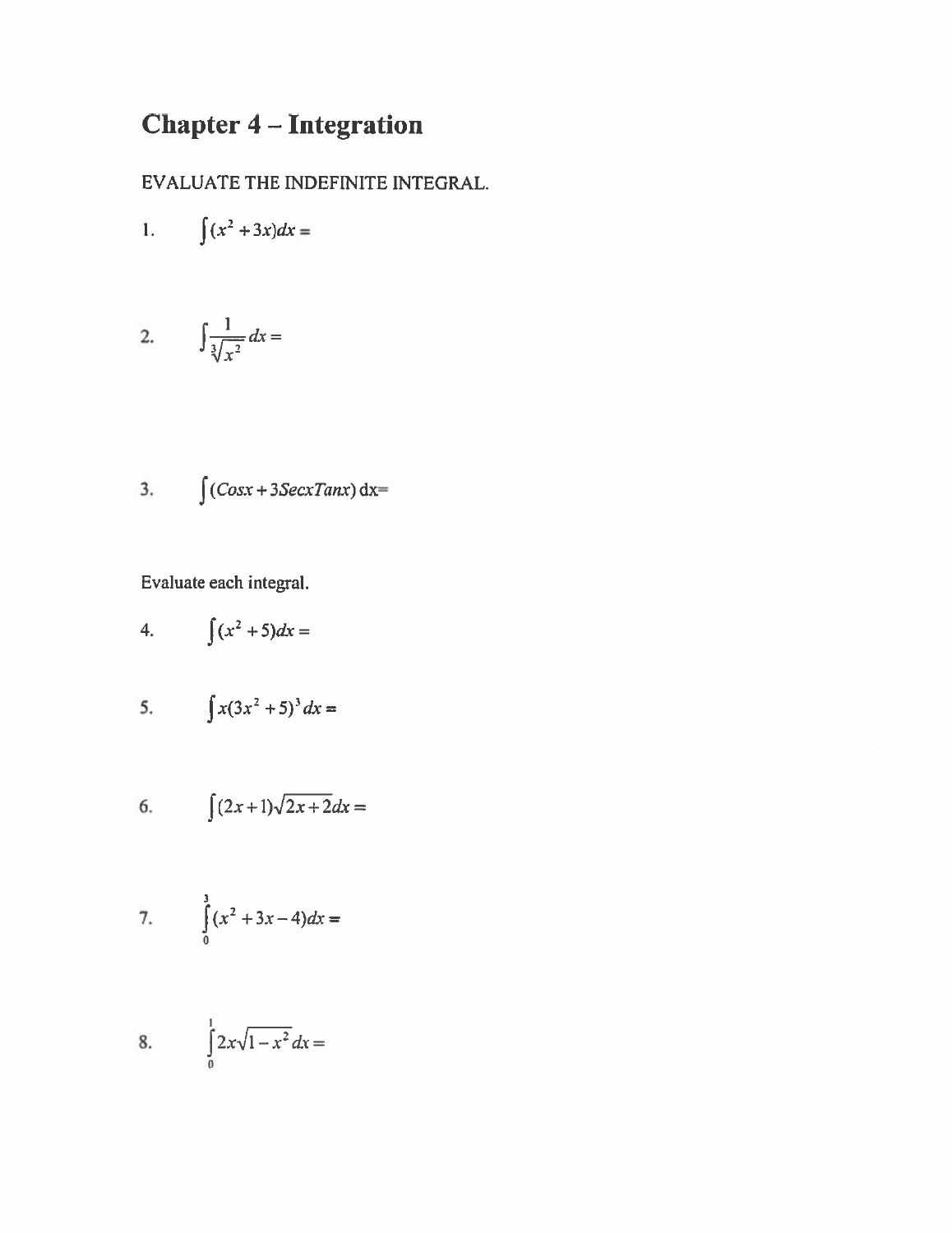9. 
$$
\int_{0}^{\frac{\pi}{3}} \sin(x) dx =
$$

10. Prove the Mean Value Theorem for Integrals when given the function and the interval:  $f(x) = 3x^2 + 3$  on the interval from [1, 5].

11. Find the Average Value of the function over the given interval:  $f(x) = \sqrt{2x + 1}$  on the interval from [0, 4].

12. Use the Second Fundamental Theorem of Calculus to find  $F'(x) =$  if you are given that  $F(x) = \int_{2}^{x} (t^2 + 3t - 4) dt$ .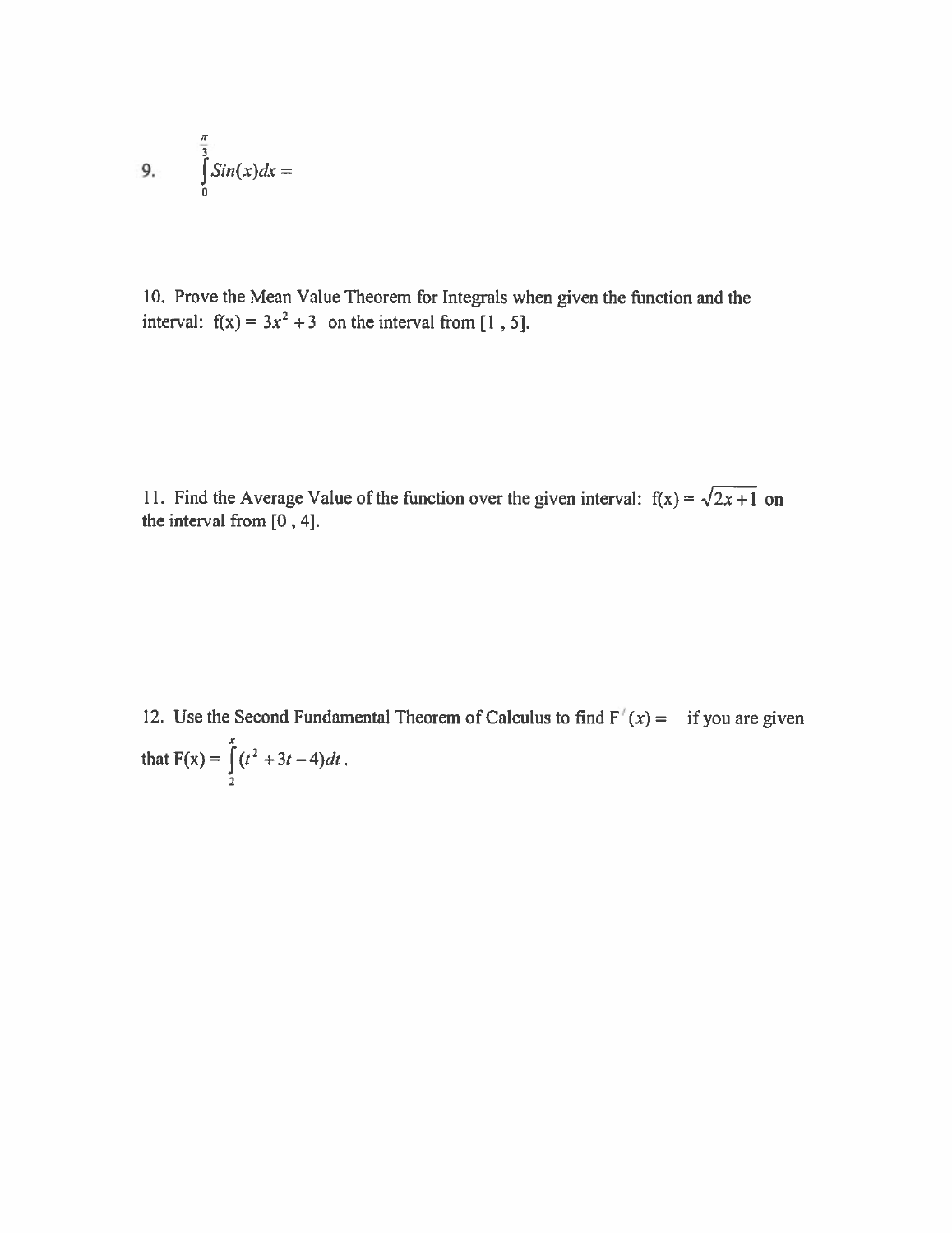#### Chapter 5 - Logarithmic, Exponential, and Other **Transcendental Functions**

Find the Derivative.

1. 
$$
f(x) = \ln (3x^2 + 2x - 5)
$$

2. 
$$
f(x) = \ln \sqrt{\frac{x^3 + 1}{x + 5}}
$$

Find the equation of the tangent line to the graph of the equation at the indicated point.

3. 
$$
y = \ln(x^2 - 8)
$$
 (3,0)

Find the indicated Indefinite Integral.

4. 
$$
\int \frac{3}{3x+2} \, dx
$$

$$
5. \qquad \int \frac{x}{\sqrt{16-x^2}} \, \mathrm{d}x
$$

6. 
$$
\int \frac{\text{Sec}^2 t}{1 + \text{Tant}} dt
$$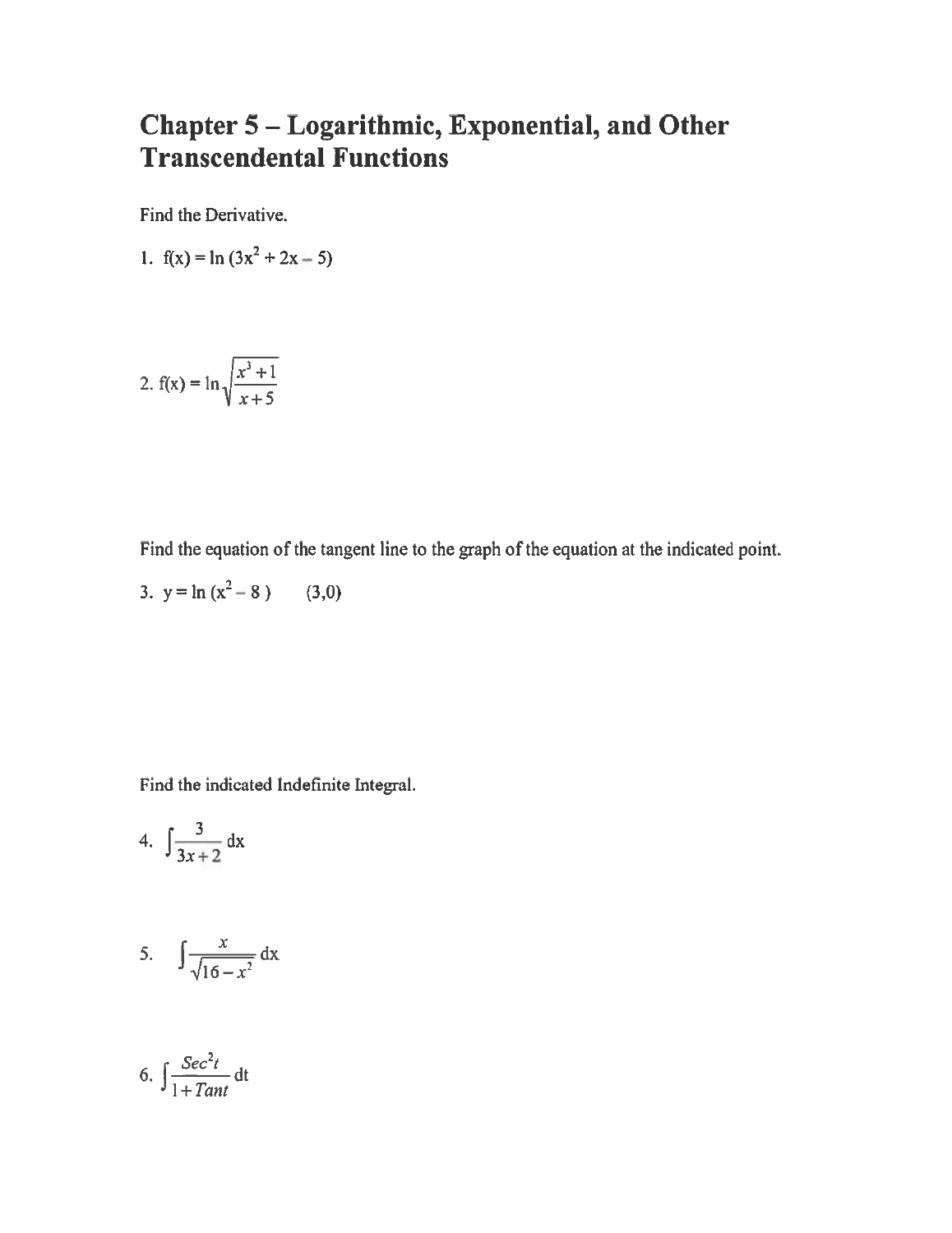Find the Definite Integral.

7. 
$$
\int_{e}^{e^2} \frac{1}{x \ln x} dx
$$

8. 
$$
\int_{0}^{2} \frac{x^2 - 2}{x + 1} dx
$$

Use implicit differentiation to find 
$$
\frac{dy}{dx}
$$
.

9. 
$$
\ln(xy) + 5x = 30
$$

Find  $f^{-1}(x)$  for the function f and the real number x.

10. 
$$
f(x) = x^3 - 5x^2 + 15
$$
  $x=3$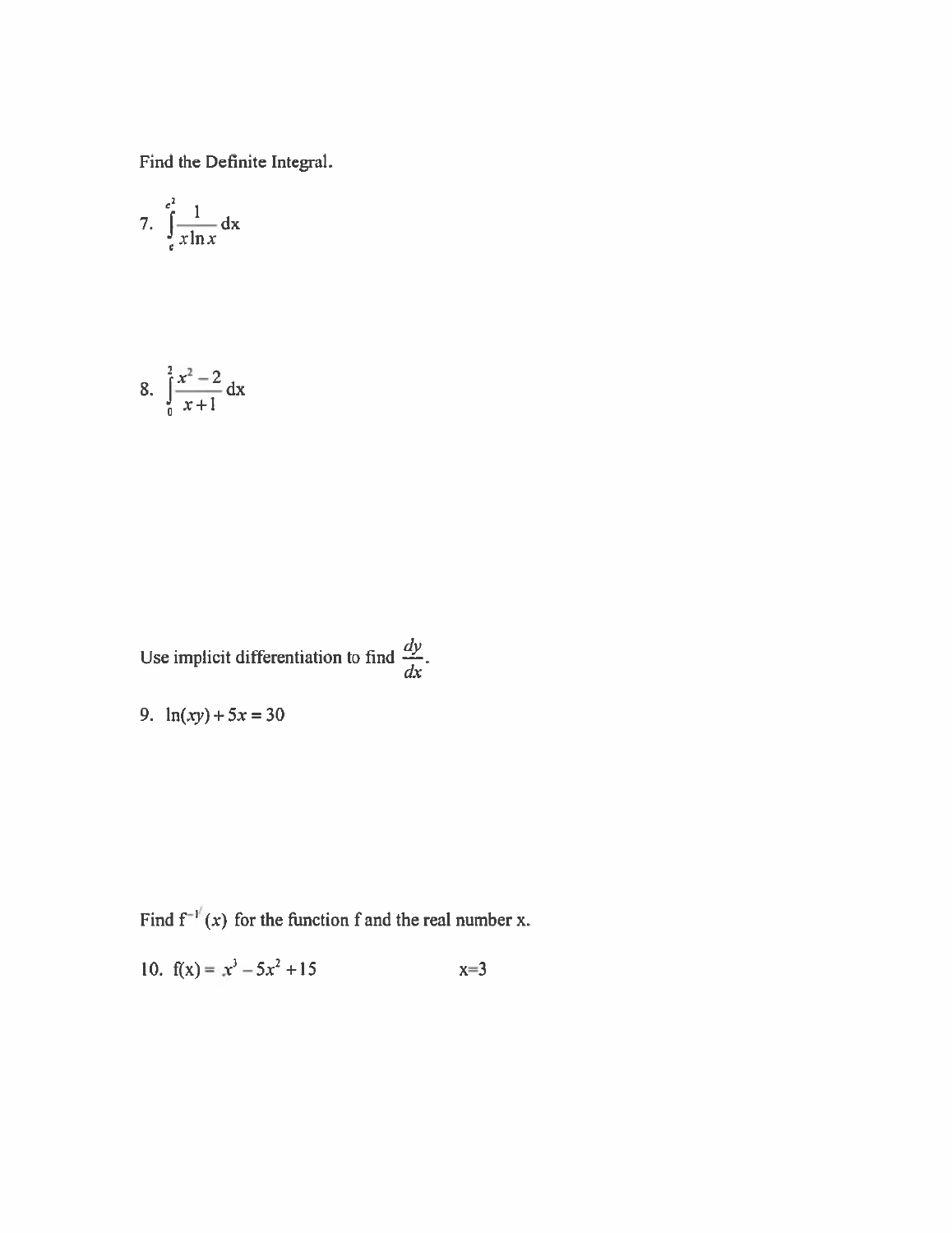Find the derivative of the function.

11. 
$$
f(x) = 4^{x^2+1}
$$

$$
12. \quad g(x) = x^2 e^x
$$

13. 
$$
h(x) = \log_3 \frac{x^2}{x-1}
$$

14. 
$$
f(x) = arcSec(3x)
$$

Find the indefinite integral or evaluate the definite integral.

$$
15. \int \frac{e^{\sqrt{x}}}{\sqrt{x}} dx
$$

16. 
$$
\int_{-2}^{2} 4^{\frac{x}{2}} dx
$$

$$
17. \int \frac{e^{2x}}{1+e^{2x}} dx
$$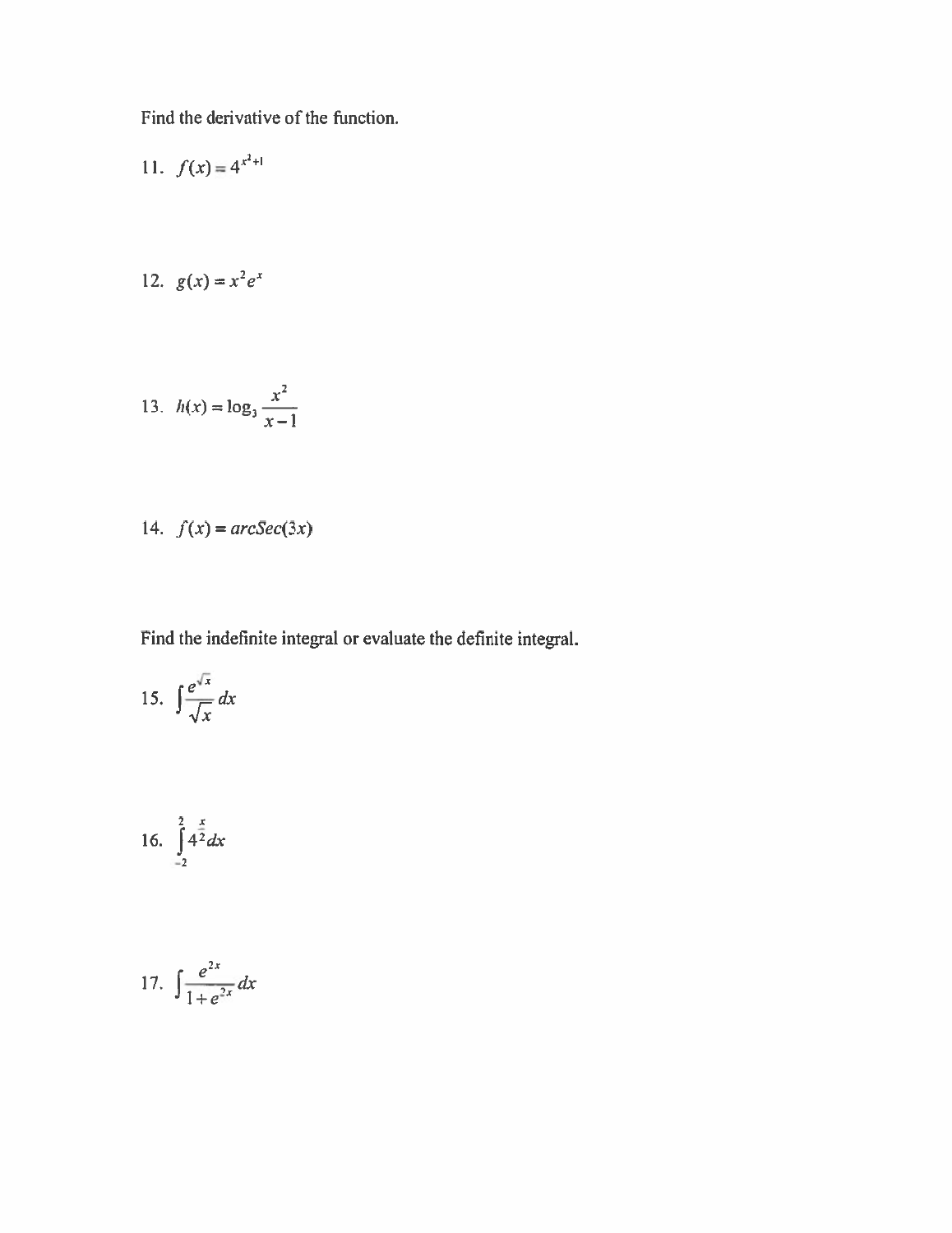18. 
$$
\int_{-2}^{0} x^2 e^{\frac{x^3}{2}} dx
$$

Find an equation of the tangent line to the graph of the function at the given point.

ä.

19.  $f(x) = xe^x - e^x$  at the point (1,0)

Use implicit differentiation to find  $\frac{dy}{dx}$ .

20.  $xe^y - 10x + 3y = 252$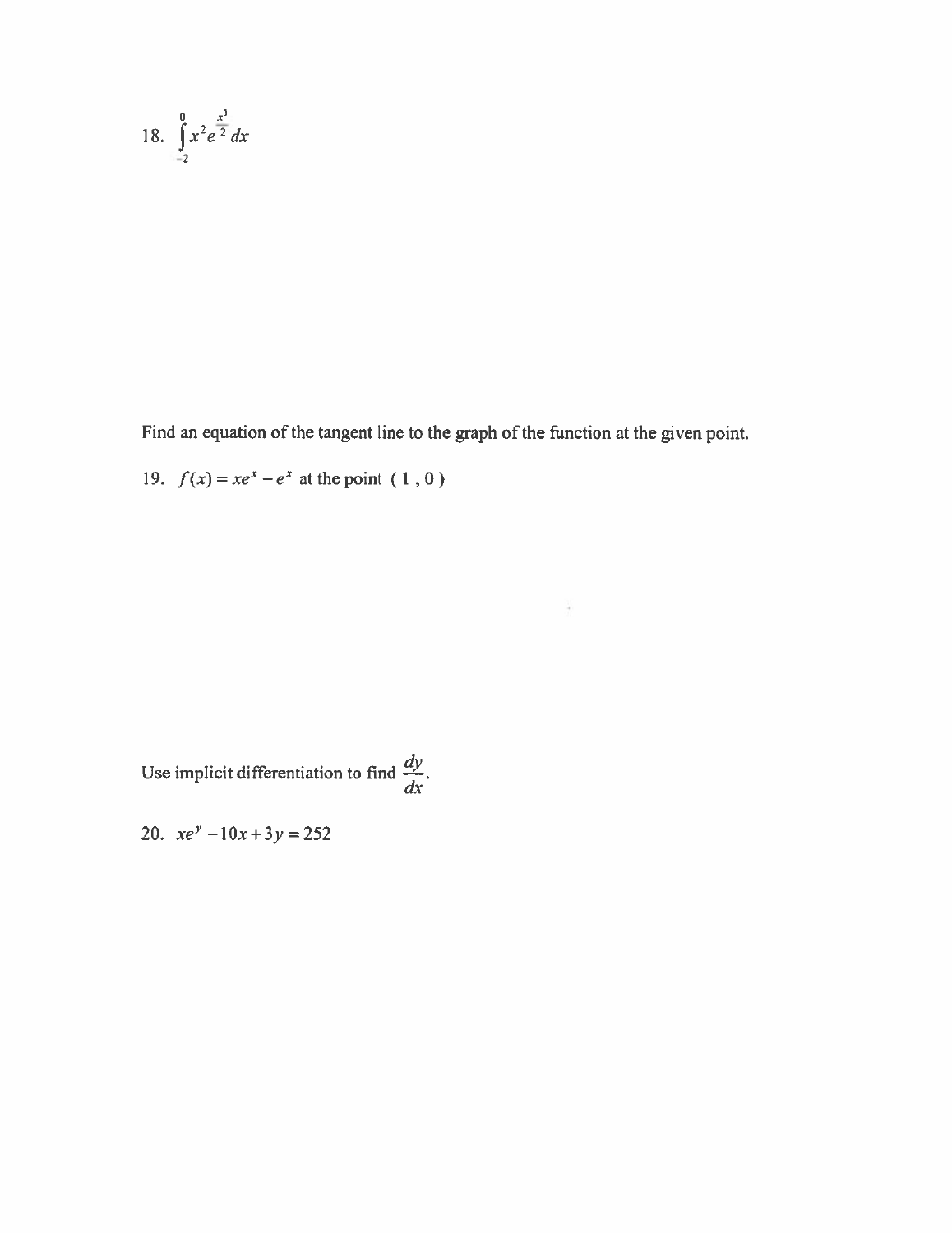### **Chapter 7-Applications of Integration**

1. Determine the area of the region bounded by the graphs of  $y = -x^2 + 2x + 3$  and  $y=3$ .

a. 
$$
\frac{4}{3}
$$
 b.  $\frac{9}{2}$  c.  $\frac{22}{3}$   
d.  $\frac{-4}{3}$  e. None of these.

2. Find the volume of the solid formed by revolving the region bounded by the graphs of  $y = x<sup>3</sup>$ ,  $x = 2$ , and  $y = 1$  about the y-axis.

a. 
$$
\frac{93\pi}{5}
$$
 b.  $\frac{120\pi}{7}$  c.  $\frac{47\pi}{5}$   
d.  $\frac{62\pi}{5}$  e. None of these.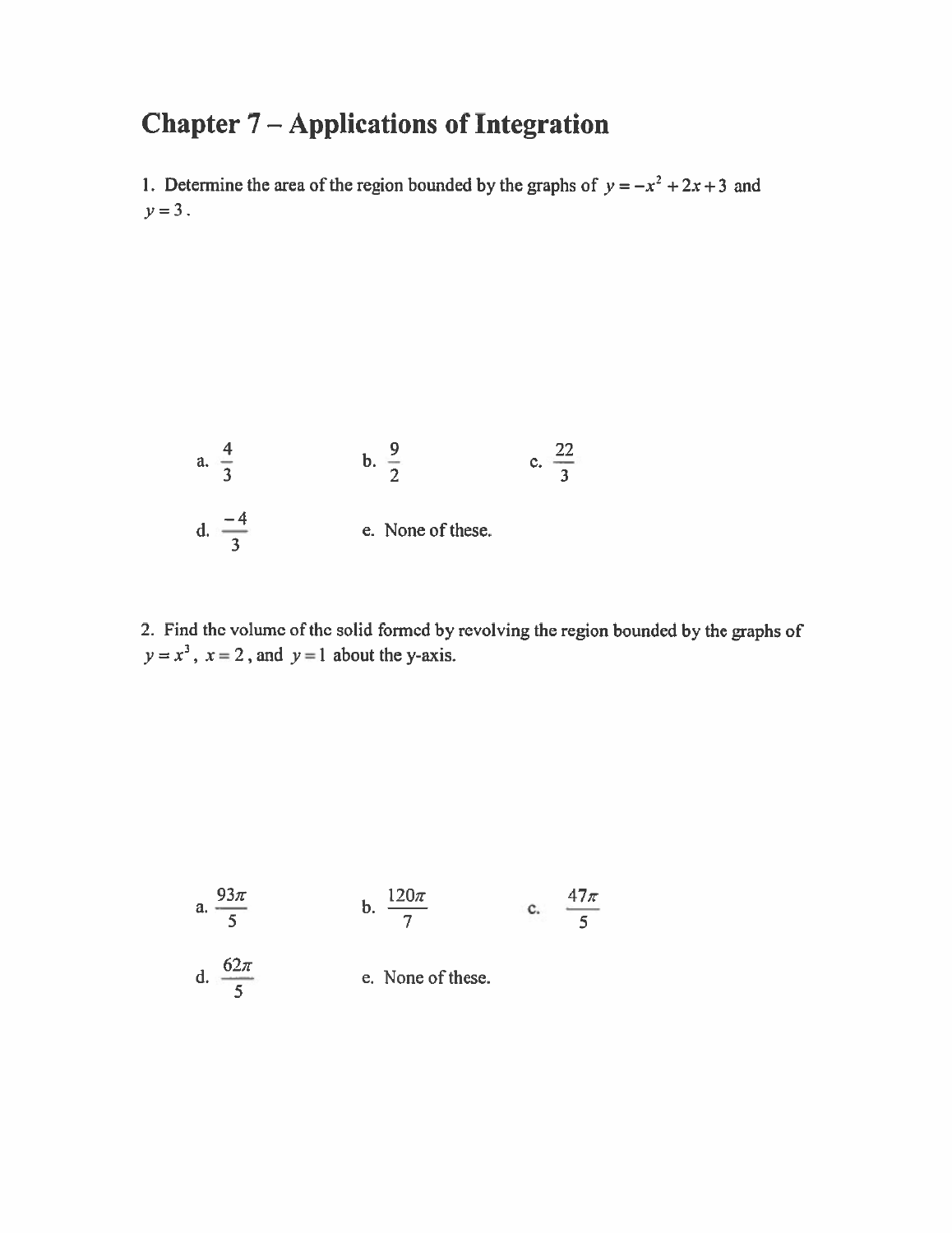3. Which of the following integrals represents the volume of the solid fromed by revolving the region bounded by the graphs of  $y = x^3$ ,  $y = 1$ , and  $x = 2$  about the line  $y =$ 10?

a. 
$$
\pi \int_{1}^{8} (10 - y)(2 - \sqrt[3]{y}) dy
$$
 b.  $\pi \int_{1}^{2} [81 - (10 - x^3)^2] dx$   
c.  $2\pi \int_{1}^{8} y(2 - \sqrt[3]{y}) dy$  d.  $\pi \int_{1}^{2} [1 - (10 - x^3)^2] dx$  e. None of these.

4. Find the volume of the solid formed by revolving the region bounded by the graphs of  $y = \frac{1}{2}(x-2)^2$  and  $y = 2$  about the y-axis.

a. 
$$
\frac{128\pi}{15}
$$
 b.  $\frac{64\pi}{3}$  c.  $\frac{32\pi}{3}$   
d.  $\frac{20\pi}{3}$  e. None of these.

5. Find the area of the region bounded by the graphs of  $y = \frac{1}{x}$  and  $2x + 2y = 5$ .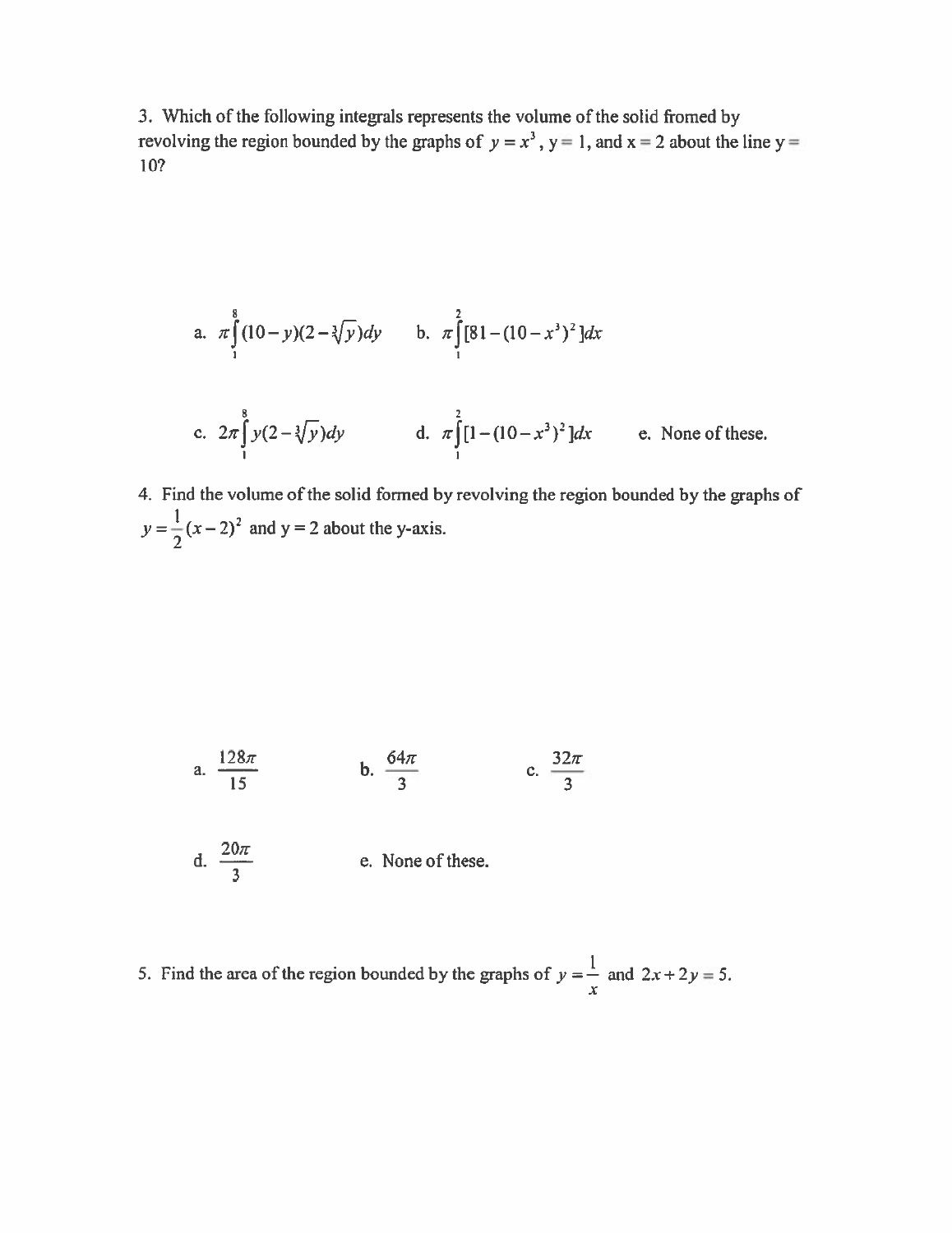6. Find the volume of the solid fromed by revolving the region bounded by the graphs of  $y = e^x$ ,  $y = 0$ ,  $x = 0$ , and  $x = 1$  about the  $x = axis$ .

7. Find the volume of the solid formed by revolving the region bounded by the graphs of  $y = \frac{1}{x}$  and  $2x + 2y = 5$  about the line  $y = \frac{1}{2}$ .

8. Find the volume of the solid formed by revolving the region bounded by the graphs of  $y = x^2$  and  $y = 4$  about x=4.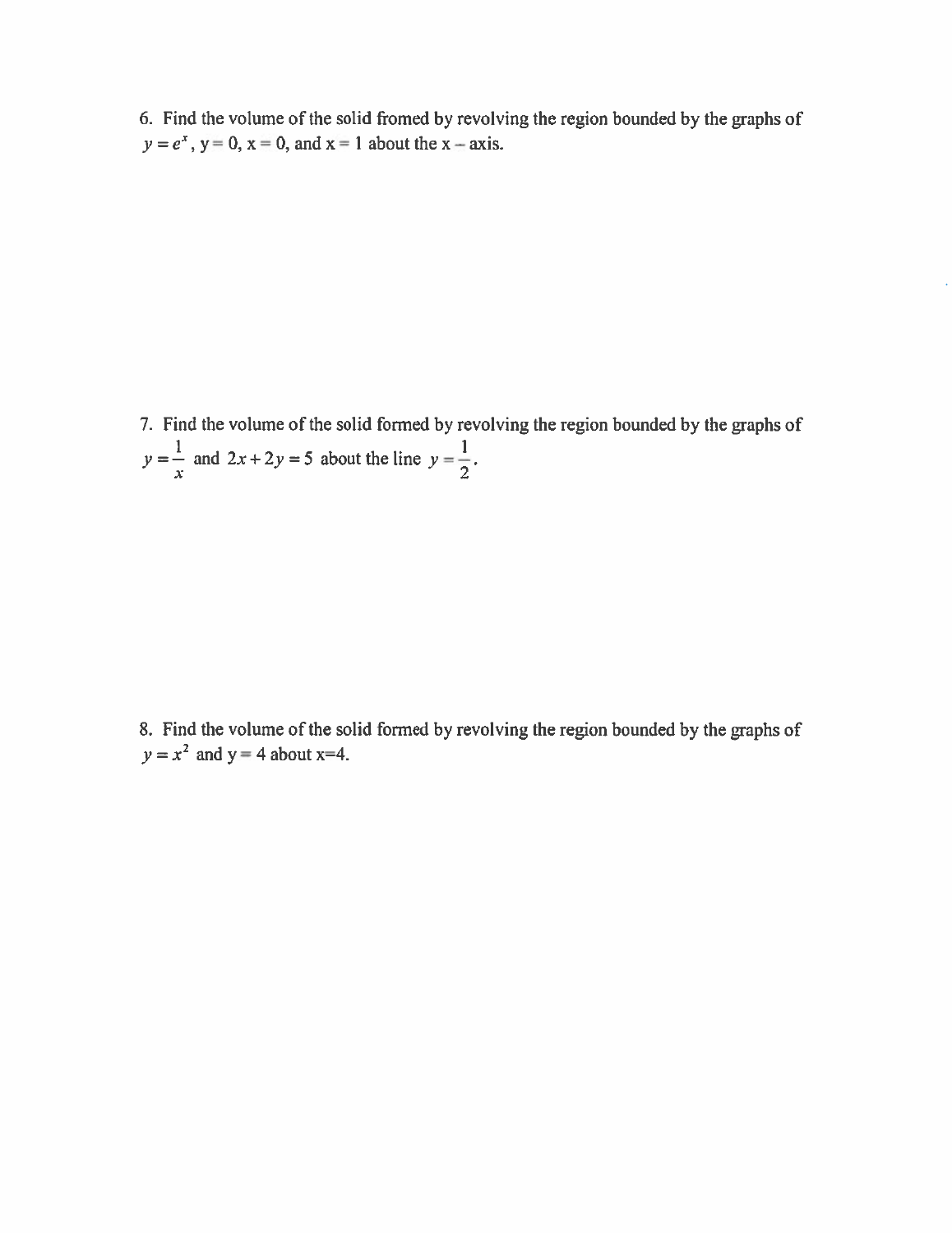9. Find the Volume of the Solid whose base is bounded by  $f(x) = 1 - x$ ,  $g(x) = -1 + x$ , and  $x = 0$ , with cross sections in the shape of squares taken perpendicular to the  $x - axis$ .

10. A solid is generated by revolving the region bounded by  $y = 4 - x^2$ ,  $x = 0$ ,  $y = 0$ about the y axis. A hole centered along the axis of revolution, is drilled through this solid so that one-half of the volume is removed. Find the diameter of the hole.